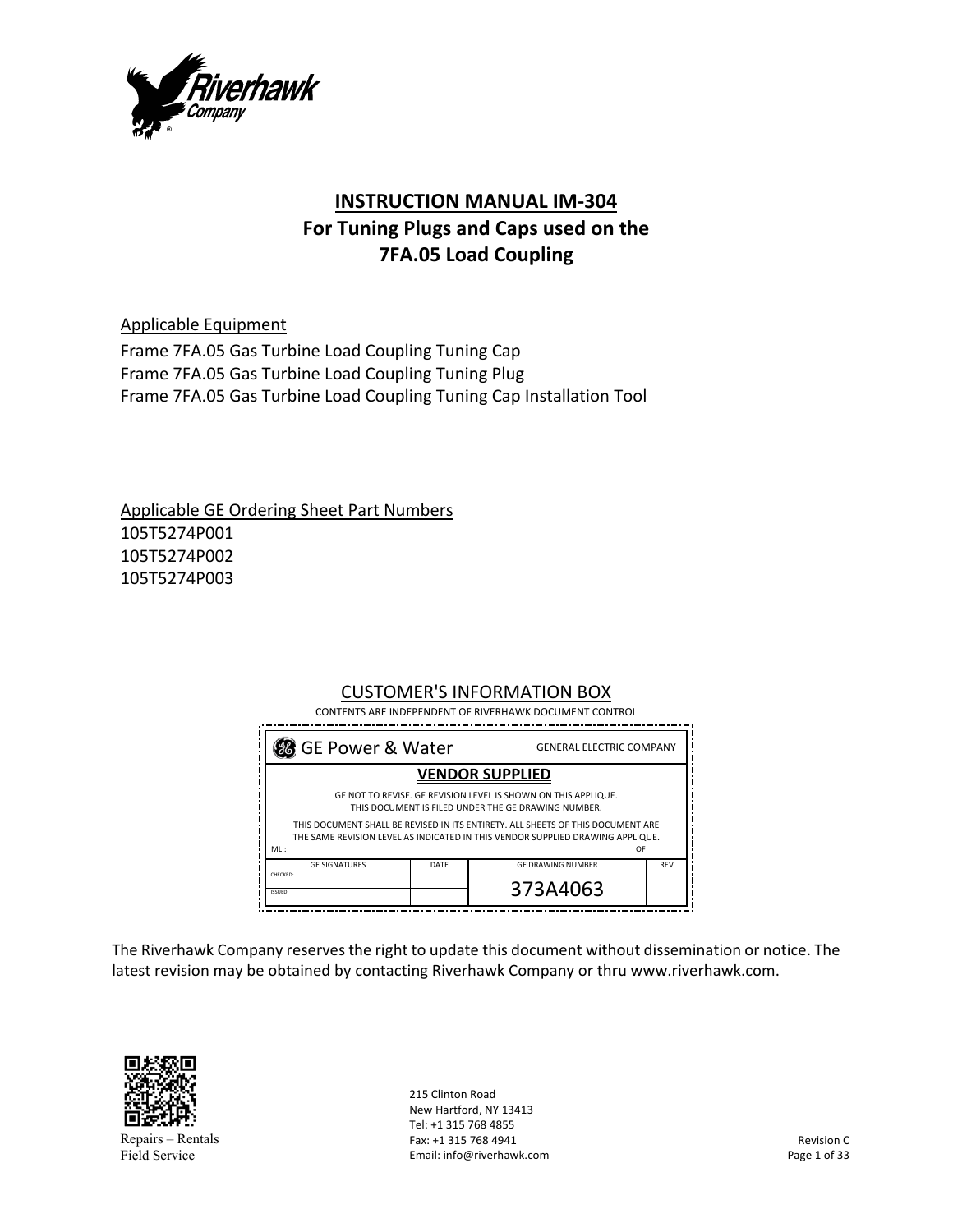## **Table of Contents**

| Section     | Description                                       | Page Number    |
|-------------|---------------------------------------------------|----------------|
| 1.0         | <b>Cautions and Safety Warnings</b>               | 3              |
| 2.0         | Scope and GE Part Number Cross Reference          | 4              |
| 3.0         | <b>Quick Start Guide</b>                          | 5              |
| 4.0         | <b>General Preparations</b>                       | $\overline{7}$ |
| 5.0         | Tuning Cap and Tuning Plug Preparations           | 10             |
| 6.0         | Installation in Load Coupling                     | 11             |
| 7.0         | Assembly Pattern in Load Coupling                 | 18             |
| 8.0         | Thread Locking on Tuning Cap                      | 20             |
| 9.0         | Tuning Cap & Plug Removal                         | 21             |
| 10.0        | <b>Storage Instructions</b>                       | 27             |
| 11.0        | <b>Frequently Asked Questions</b>                 | 29             |
| 12.0        | <b>Revision History</b>                           | 30             |
| Appendix A1 | <b>EC Declaration of Conformity</b>               | 31             |
| Appendix A2 | <b>UKCA Declaration of Conformity</b>             | 32             |
| Appendix B1 | Tuning Cap and Tuning Plug Installation Datasheet | 33             |



215 Clinton Road New Hartford, NY 13413 Tel: +1 315 768 4855 Fax: +1 315 768 4941 Email: info@riverhawk.com CUSTOMER'S INFORMATION BOX

CONTENTS ARE INDEPENDENT OF RIVERHAWK DOCUMENT CONTROL GE DRAWING NUMBER REV

373A4063 -------

> Revision C Page 2 of 33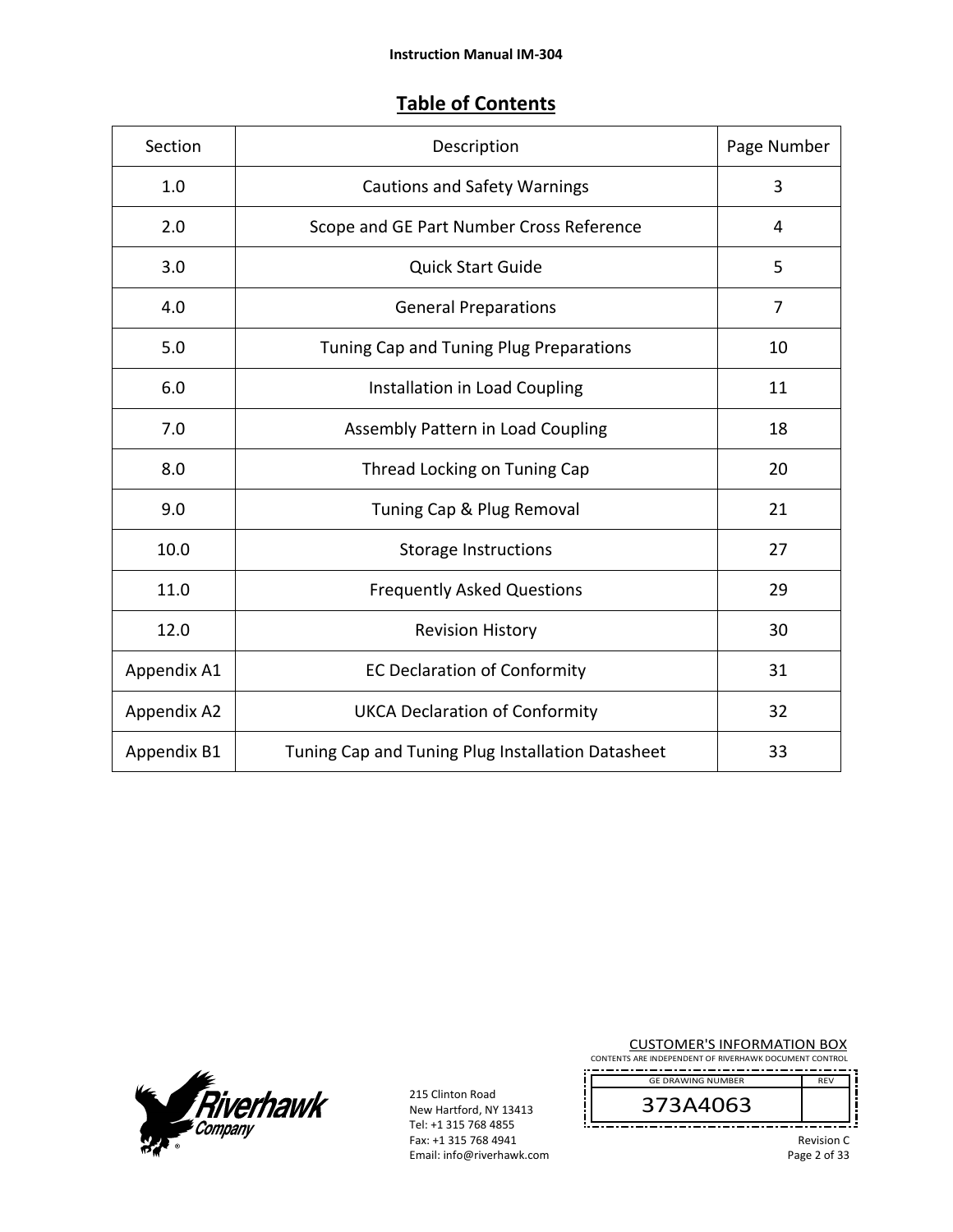### **1.0 Cautions and Safety Warnings**

#### **WARNING**

**Improper tool use and the failure to follow the correct procedures are the primary root causes of tool failures and personal injuries. A lack of training or experience can lead to incorrect hardware installation or incorrect tool use. Only trained operators with careful, deliberate actions should use this equipment.** 

#### **CAUTION**

This equipment requires moderate levels of torque for installation. Operators must exercise caution and wear the appropriate personal protective equipment when handling and operating the tuning caps, the tuning plugs, and the installation tool.

#### **CAUTION**

Riverhawk recommends that the installation tools be returned to Riverhawk for periodic inspections. Replacement of obsolete installation tools is recommended. Functional upgrades are also recommended. The Riverhawk Service Returns Coordinator should be notified 3‐6 months prior to a planned outage to schedule an inspection service.

#### **CAUTION**

It is important to check the condition of the thread used to connect to the load coupling. Thread damage from previous abuse can lead to failure of the cap's mechanical locking feature.

#### **CAUTION**

Personal injury and equipment damage can occur if the proper health and safety codes and procedures are not followed. Contact the site's health and safety office to determine all applicable safety rules and regulations.

#### **WARNING**

The proper personal protective equipment must be worn at all times.

#### **CAUTION**

Before threading the tuning cap into the load coupling, carefully check the cleanliness of both the tuning cap's and the load coupling's threads. Apply a light coat of clean turbine oil to the tuning cap. This procedure will ease assembly before tightening. Do not use "Never Seize" on any surface or thread.



215 Clinton Road New Hartford, NY 13413 Tel: +1 315 768 4855 Fax: +1 315 768 4941 Email: info@riverhawk.com

| <b>CUSTOMER'S INFORMATION BOX</b>                      |
|--------------------------------------------------------|
| CONTENTS ARE INDEPENDENT OF RIVERHAWK DOCUMENT CONTROL |
|                                                        |

GE DRAWING NUMBER

373A4063

Revision C Page 3 of 33

REV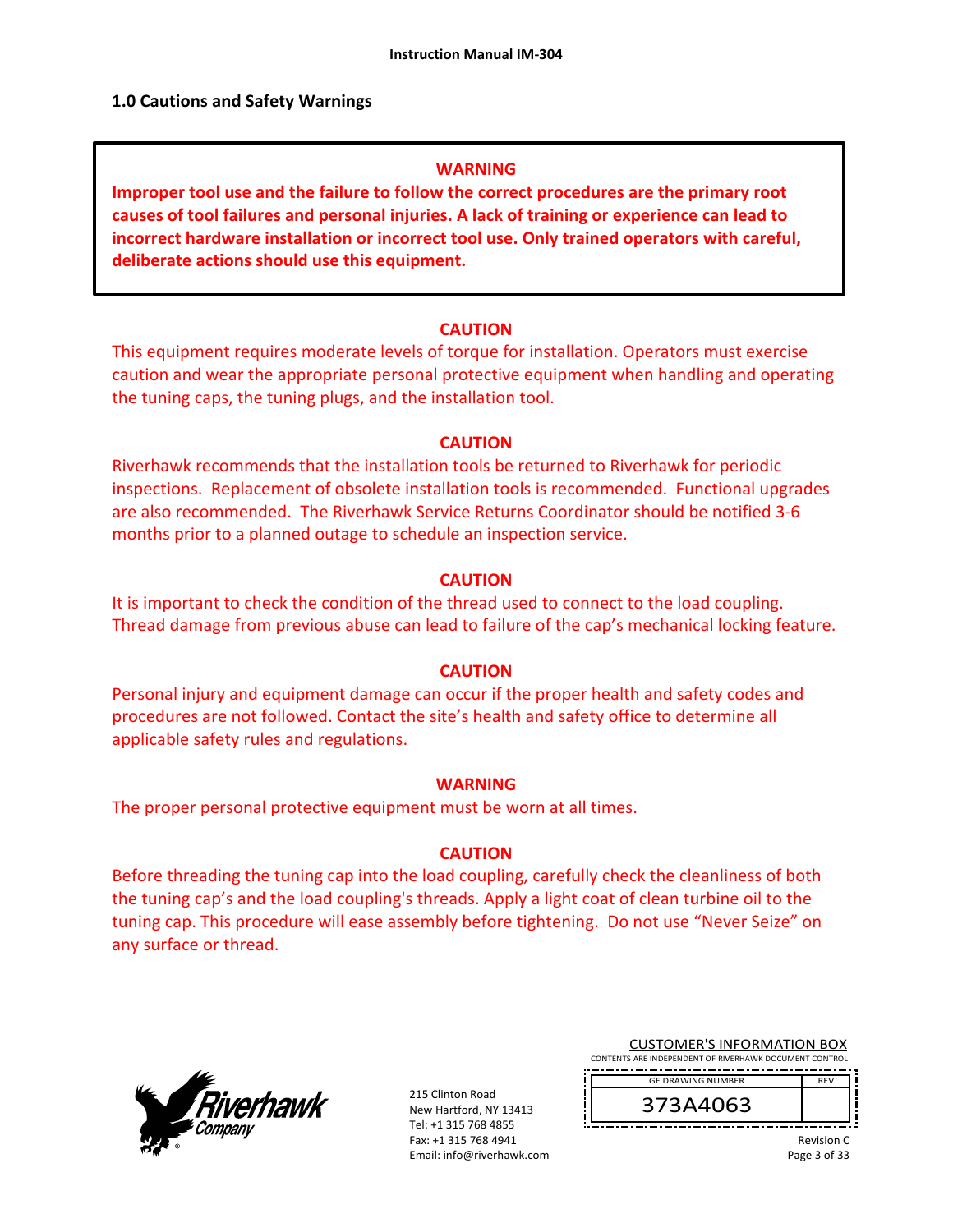## **WARNING**

Do not use lock‐tite on any of the threads and do not stake any component of this assembly.

## **CAUTION**

Do not exceed the maximum torque marked on the installation tool. Excessive torque can damage the tuning cap and installation tool.

### **2.0 Scope**

This document describes the procedure to be used to install the tuning caps and plugs supplied by the Riverhawk Company in the generator side flange of the 7FA.05 Load Coupling.

The GE part number configurations covered in this manual are listed in Sections 2.1 through 2.3 with differences as related to connective hardware defined. Listed also are the pertinent hardware drawings (MF‐xxxx). These drawings as well as tooling drawings (MF‐xxxx) form part of this manual.

## **2.1 Frame 7FA.05 Gas Turbine Load Coupling Tuning Cap**

| GE Part Number | Riverhawk P/N | <b>GE VENDOC P/N</b> |
|----------------|---------------|----------------------|
| 105T5274P001   | MF-5958       | GE 269B8759          |

The mechanical tooling used for installation and removal is Riverhawk MF‐6011.

This hardware drawing depicts a single tuning cap used on the Frame 7FA.05 Gas Turbine Load Coupling.

### **2.2 Frame 7FA.05 Gas Turbine Load Coupling Tuning Plug**

| GE Part Number | Riverhawk P/N | <b>GE VENDOC P/N</b> |
|----------------|---------------|----------------------|
| 105T5274P002   | MF-5959       | GE 269B8760          |

The mechanical tooling used for installation and removal is Riverhawk MF‐6011.

This hardware drawing depicts a single tuning plug used on the Frame 7FA.05 Gas Turbine Load Coupling.



| <b>CUSTOMER'S INFORMATION BOX</b>                      |            |  |
|--------------------------------------------------------|------------|--|
| CONTENTS ARE INDEPENDENT OF RIVERHAWK DOCUMENT CONTROL |            |  |
| <b>GE DRAWING NUMBER</b>                               | <b>RFV</b> |  |
| 373A4063                                               |            |  |
|                                                        | .          |  |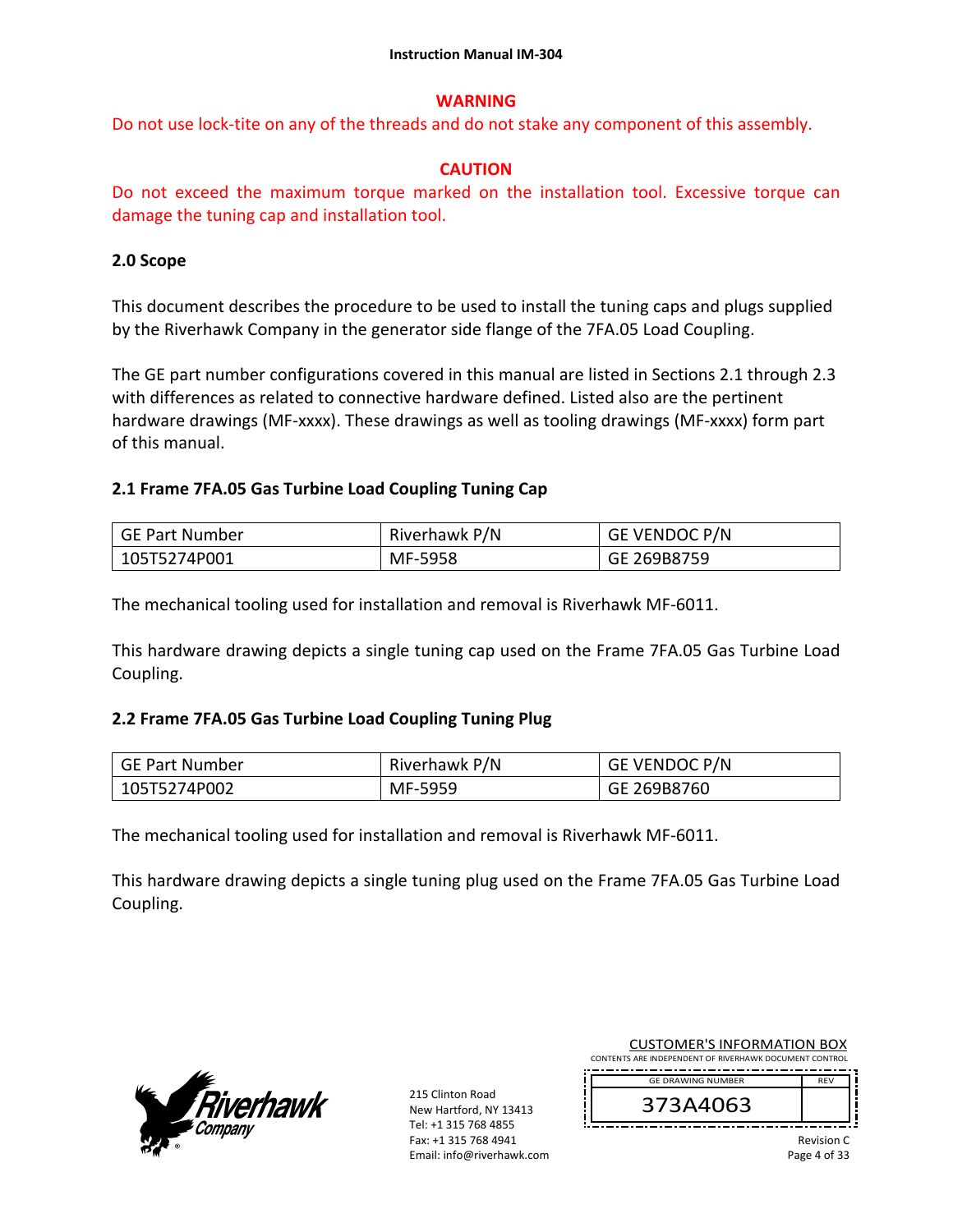### **2.3 Mechanical Tooling**

| GE Part Number | Riverhawk P/N | GE VENDOC P/N |
|----------------|---------------|---------------|
| 105T5274P003   | MF-6011       | GE 269B8761   |

#### **3.0 Quick Checklist**

The following checklist is intended as a summary of the steps needed to use the Riverhawk‐ supplied equipment. New personnel or those experienced personnel who have not used the Riverhawk equipment recently are encouraged to read the entire manual.

#### **EQUIPMENT INSPECTION**

- $\Box$   $\bullet$  Clean load coupling's tuning holes and the immediate area around each hole.
- $\Box$  . Inspect tuning holes for damage.
- $\Box \bullet$  Check for lock-tite or staking marks.

#### **TUNING CAP PREPARATION**

- □ Check the tuning cap for any visual damage. Thread damage can cause locking feature to malfunction.
- □ Clean used tuning caps with wire brush and petroleum‐based solvent. Threads must be clean of grit and dirt.

#### **TUNING PLUG PREPARATION**

- $\Box$   $\bullet$  Check the tuning plug for any visual damage.
- $\Box$   $\bullet$  Clean used tuning plugs with wire brush and petroleum-based solvent.

### **INSTALLATION**

 $\Box$  • Thread tuning cap into load coupling's tuning hole on the generator side of the flange.



215 Clinton Road New Hartford, NY 13413 Tel: +1 315 768 4855 Fax: +1 315 768 4941 Email: info@riverhawk.com

| CONTENTS ARE INDEPENDENT OF RIVERHAWK DOCUMENT CONTROL |            |  |
|--------------------------------------------------------|------------|--|
| <b>GE DRAWING NUMBER</b>                               | <b>RFV</b> |  |
| 373A4063                                               |            |  |
|                                                        |            |  |

CUSTOMER'S INFORMATION BOX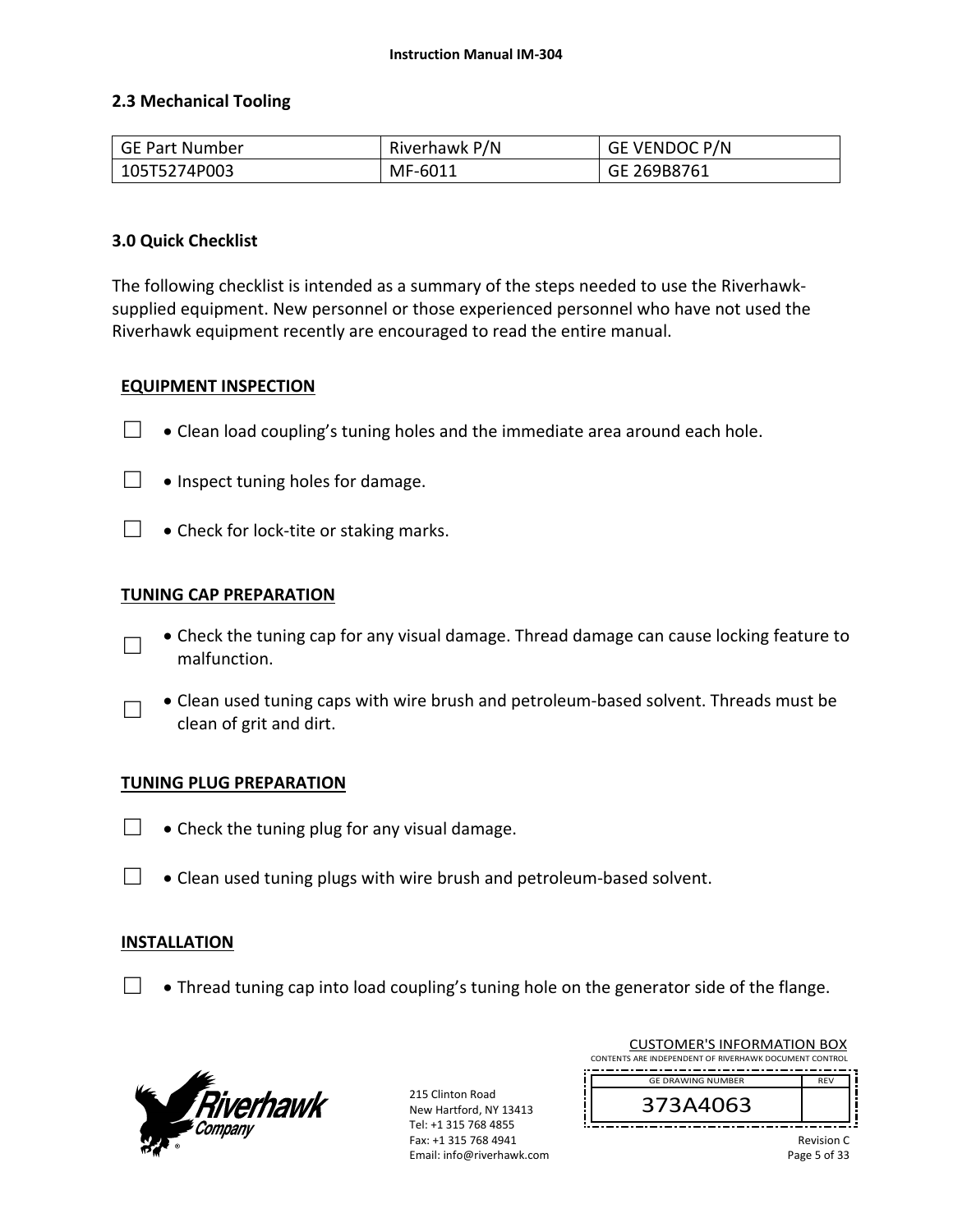- □ Using the installation tool, torque the tuning cap to 30‐35 ft∙lbs [40.7‐47.4 N∙m].
- □ Move to next tuning hole until all holes on generator side of the flange are filled with caps.
- □ • Insert the tuning plug into the holes required by the tuning plug pattern (see section 7.0) or the site's records.
- $□$   $\bullet$  Using the datasheet at the end of this manual, record the location of the tuning plugs.
- $\Box$  Thread the tuning cap into the load coupling's tuning hole on the flange's turbine side.
- □ Using the installation tool, torque the tuning cap to 30‐35 ft∙lbs [40.7‐47.4 N∙m].
	- Move to the next tuning hole until all of the holes on flange's turbine side are filled with caps.
- □ On the generator side of the flange, re‐torque the tuning cap to 30‐35 ft∙lbs [40.7‐47.4 N∙m].
- □ On the generator side of the flange, torque the tuning caps' set screws to 200‐250 in∙lbs [22.6‐28.2 N∙m].
- □ Move to the next tuning hole until all of the set screws on flange's generator side are torqued.
- □ On the turbine side of the flange, re‐torque the tuning cap to 30‐35 ft∙lbs [40.7‐47.4 N∙m].
- □ On the turbine side of the flange, torque the tuning caps' set screws to 200‐250 in∙lbs [22.6‐28.2 N∙m].
- □ Move to the next tuning hole until all of the set screws on flange's turbine side are torqued.
- $□$   $\bullet$  Using the datasheet at the end of this manual, record the locking of the tuning caps.



□

215 Clinton Road New Hartford, NY 13413 Tel: +1 315 768 4855 Fax: +1 315 768 4941 Email: info@riverhawk.com

| CONTENTS ARE INDEPENDENT OF RIVERHAWK DOCUMENT CONTROL |             |
|--------------------------------------------------------|-------------|
| <b>GE DRAWING NUMBER</b>                               | REV         |
| 373A4063                                               |             |
|                                                        | $D = 0.555$ |

CUSTOMER'S INFORMATION BOX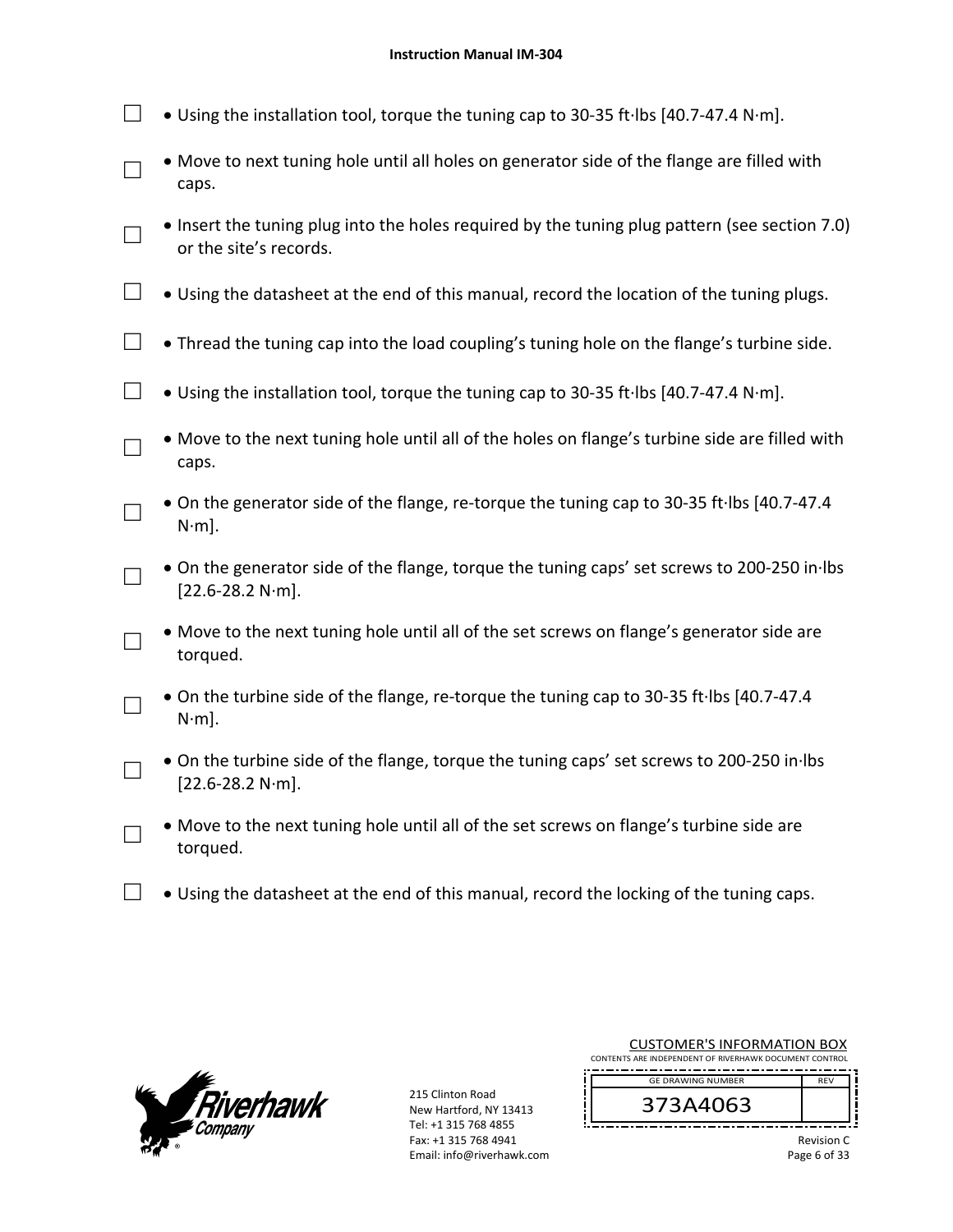#### **REMOVAL**

□

□

□

| $\Box$ • Record which tuning hole locations contain a tuning plug on the datasheet found at the |
|-------------------------------------------------------------------------------------------------|
| end of this manual.                                                                             |

- □ Inspect the tuning plugs for lock-tite or staking.
	- Loosen both of the set screws in all of the tuning caps. The set screws should be free to rotate.
- $\Box$   $\bullet$  Place the installation tool on the tuning cap on the flange's turbine side.
	- Using a hand wrench, apply torque to loosen the tuning cap. **DO NOT EXCEED THE MAXIMUM TORQUE MARKED ON THE INSTALLATION TOOL. DO NOT USE ANY IMPACT TOOLS.**
- $\Box$  Place the installation tool on the tuning cap on the flange's generator side.
	- Using a hand wrench, apply torque to loosen the tuning cap. **DO NOT EXCEED THE MAXIMUM TORQUE MARKED ON THE INSTALLATION TOOL. DO NOT USE ANY IMPACT TOOLS.**
- $\Box$   $\bullet$  Move to the next tuning hole until all of the tuning caps have been loosened.
- $\Box$   $\bullet$  Carefully remove and store the tuning caps and tuning plugs.

### **4.0 General Preparations**

Read and understand all instructions before installing the tuning caps and plugs.

Operators should be trained or have previous experience using the tuning caps and plugs supplied by Riverhawk. Training will minimize the chance of improper use of the equipment.

The installation tooling should be inspected prior to use. Inspection guidelines are listed in the following sub‐sections.



215 Clinton Road New Hartford, NY 13413 Tel: +1 315 768 4855 Fax: +1 315 768 4941 Email: info@riverhawk.com

| <b>CUSTOMER'S INFORMATION BOX</b>                      |            |  |
|--------------------------------------------------------|------------|--|
| CONTENTS ARE INDEPENDENT OF RIVERHAWK DOCUMENT CONTROL |            |  |
| <b>GE DRAWING NUMBER</b>                               | <b>RFV</b> |  |
| 373A4063                                               |            |  |

Revision C Page 7 of 33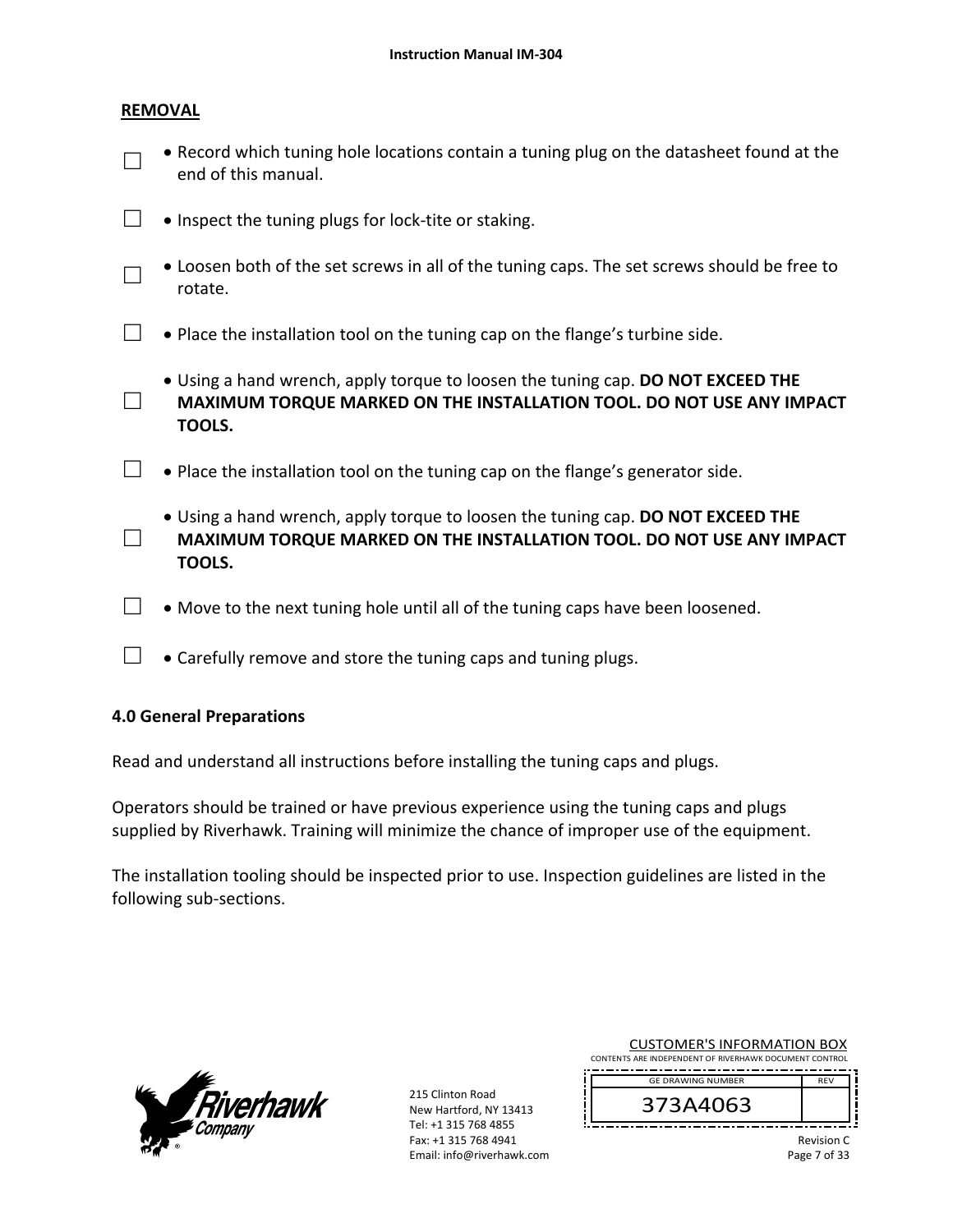## **CAUTION**

This equipment requires moderate levels of torque for installation. Operators must exercise caution and wear the appropriate personal protective equipment when handling and operating the tuning caps, the tuning plugs, and the installation tool.

## **CAUTION**

Personal injury and equipment damage can occur if the proper health and safety codes and procedures are not followed. Contact the site's health and safety office to determine all applicable safety rules and regulations.

## **4.1 Machine Preparation**

Clean the load coupling's tuning holes and the load coupling flange in the immediate area around each hole. Remove any built up dirt, oils, grease, never‐seize compound, etc.

Inspection at installation: Inspect the load coupling's tuning holes for any burrs, gouges, and other displaced metal. Inspect the threads for any damage. The best practice for inspection would include the use of a thread gage to check for thread damage.

Inspection at removal: Inspect the load coupling's tuning holes and the tuning caps for any burrs, gouges, and other displaced metal that may prevent the cap from turning. Application of penetrating oil between the load coupling's tuning hole and the cap could be advantageous.

It will be advantageous to remove as many nearby obstructions as possible from the flange area such as speed probes, shipping plates, conduit, etc. to obtain free access to both sides of the load coupling flange.

## **4.2 Tuning Caps and Plugs – Weight Balance**

The tuning caps are supplied in component balanced sets. A tuning cap can be exchanged with another tuning cap in its set without affecting the overall balance of the equipment. Do not exchange a tuning cap from one set with another tuning cap from a different set. When shipped from Riverhawk, the tuning caps are not assigned to any specific hole in the load coupling flange; this is optional and can be done at the installation site. The set size is determined by the number of caps required by originating purchase order.

The tuning plugs are supplied in component balanced sets. A tuning plug can be exchanged with another tuning plug in its set without affecting the overall balance of the equipment. Do not exchange a tuning plug from one set with another tuning plug from a different set. When shipped from Riverhawk, the tuning plugs are not assigned to any specific hole in the load



| <b>CUSTOMER'S INFORMATION BOX</b><br>CONTENTS ARE INDEPENDENT OF RIVERHAWK DOCUMENT CONTROL |            |  |
|---------------------------------------------------------------------------------------------|------------|--|
| <b>GE DRAWING NUMBER</b>                                                                    | <b>RFV</b> |  |
| 373A4063                                                                                    |            |  |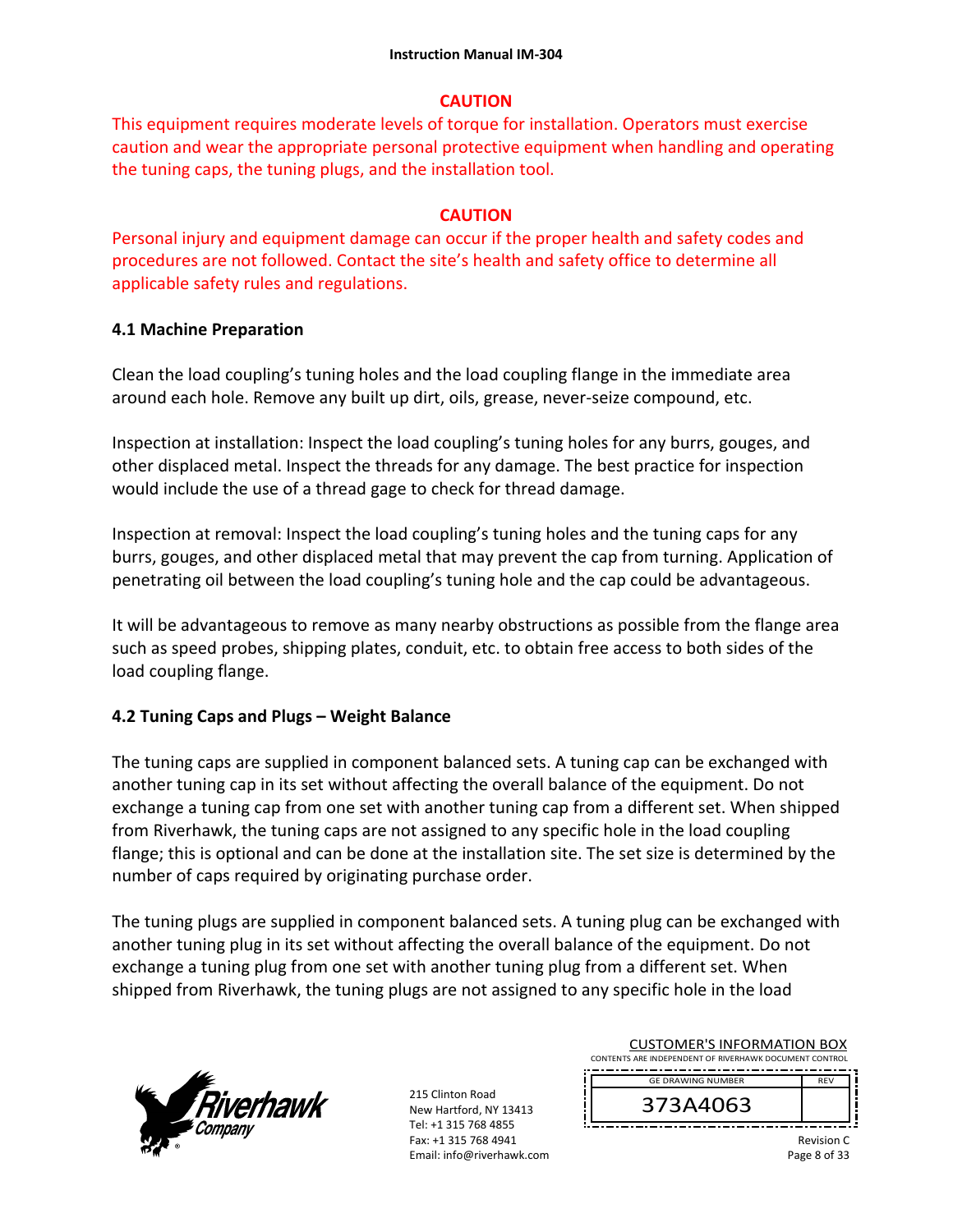coupling flange; this is optional and can be done at the installation site. The set size is determined by the number of plugs required by originating purchase order.

A weight balance certification is supplied with each order. Store this certification in an appropriate location as it will be needed for the purchase of replacement equipment.

## **4.3 Care and Handling**

When not in use, the tuning caps, tuning plugs, and installation tool shall be maintained in a clean environment and protected against corrosion, water, exposure to damaging chemicals, and wind‐blown debris.

When in use, the tuning caps, tuning plugs, and installation tool shall be protected against corrosion, water, exposure to damaging chemicals, and wind‐blown debris.

See section 10 for long term storage requirements.

## **4.4 Hand Tools**

Several hand wrenches and micrometers will be required to perform installation and measurement of the studs:

A set of Allen Wrenches 1" [25.4mm] Wrench 1" [25.4mm] Socket Wrench Calibrated torque wrench with 1" [25.4mm] hex socket

### **4.5 Special Tools**

Installation Tool: MF‐6011 Installation Tool (reference GE VENDOC 269B8761)

## **CAUTION**

Riverhawk recommends that the installation tools be returned to Riverhawk for periodic inspections. Replacement of obsolete installation tools is recommended. Functional upgrades are also recommended. The Riverhawk Service Returns Coordinator should be notified 3‐6 months prior to a planned outage to schedule an inspection service.



215 Clinton Road New Hartford, NY 13413 Tel: +1 315 768 4855 Fax: +1 315 768 4941 Email: info@riverhawk.com

| CUSTUIVIER STINFORIVIATION BOX                         |  |  |
|--------------------------------------------------------|--|--|
| CONTENTS ARE INDEPENDENT OF RIVERHAWK DOCUMENT CONTROL |  |  |
| --<br>--<br>--                                         |  |  |
| <b>GE DRAWING NUMBER</b>                               |  |  |

 $CUTONATION$  INFORMATION BOY



Revision C Page 9 of 33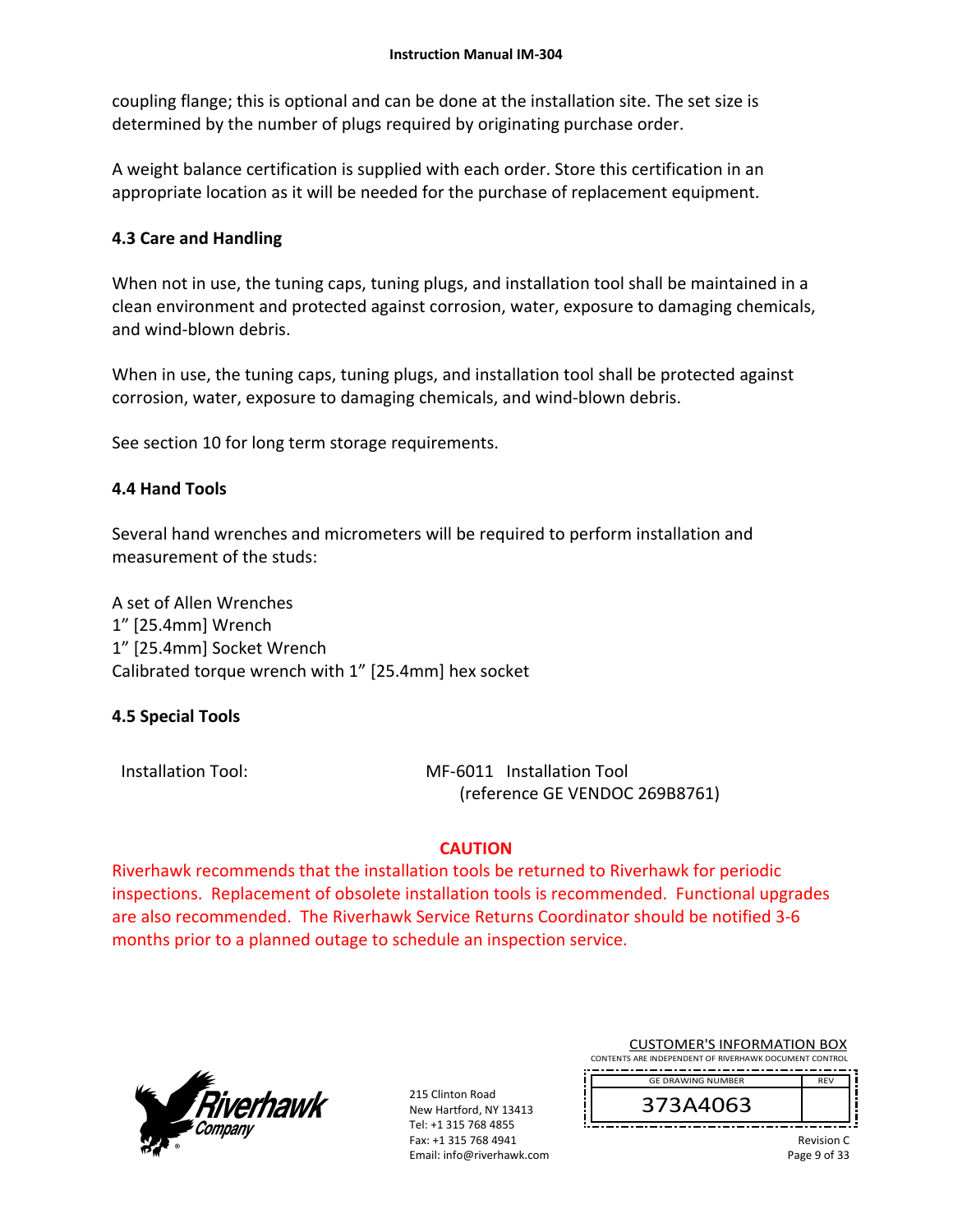## **5.0 Tuning Cap and Tuning Plug Preparations**

## **5.1 Tuning Cap Preparations**

Check the cap for any visible damage. If there is any visible damage on a tuning cap, do not use the cap and contact the Riverhawk Company for a replacement cap. Please be prepared to supply site information, the turbine number, weight certification, and digital photographs for evaluation.

### **CAUTION**

It is important to check the condition of the thread used to connect to the load coupling. Thread damage from previous abuse can lead to failure of the cap's mechanical locking feature.

## **5.1.1 Tuning Cap Cleaning ‐ New Installations**

For new installations, the caps should come sealed from the factory and will not require any cleaning.

## **5.1.2 Tuning Cap Cleaning ‐ Old Installations**

Previously installed caps will require cleaning with a wire brush using a petroleum‐based solvent to remove any foreign material on the external surfaces and threads.

The threads of each plug must be clean of grit and dirt before installation. This ensures the proper engagement of the mechanical locking feature.

## **5.2 Tuning Plug Preparation**

Check the plug for any visible damage. If there is any visible damage, do not use the plug and contact the Riverhawk Company for a replacement plug. Please be prepared to supply site information, the turbine number, weight certification, and digital photographs for evaluation.

### **5.2.1 Tuning Plug ‐ New Installations**

For new installations, the plugs should come sealed from the factory and will not require any cleaning.



215 Clinton Road New Hartford, NY 13413 Tel: +1 315 768 4855 Fax: +1 315 768 4941 Email: info@riverhawk.com

| CUSTUMER S INFORMATION BOX                             |  |
|--------------------------------------------------------|--|
| CONTENTS ARE INDEPENDENT OF RIVERHAWK DOCUMENT CONTROL |  |
|                                                        |  |
| <b>GE DRAWING NUMBER</b>                               |  |

CUSTOMER'S INFORMATION BOY

373A4063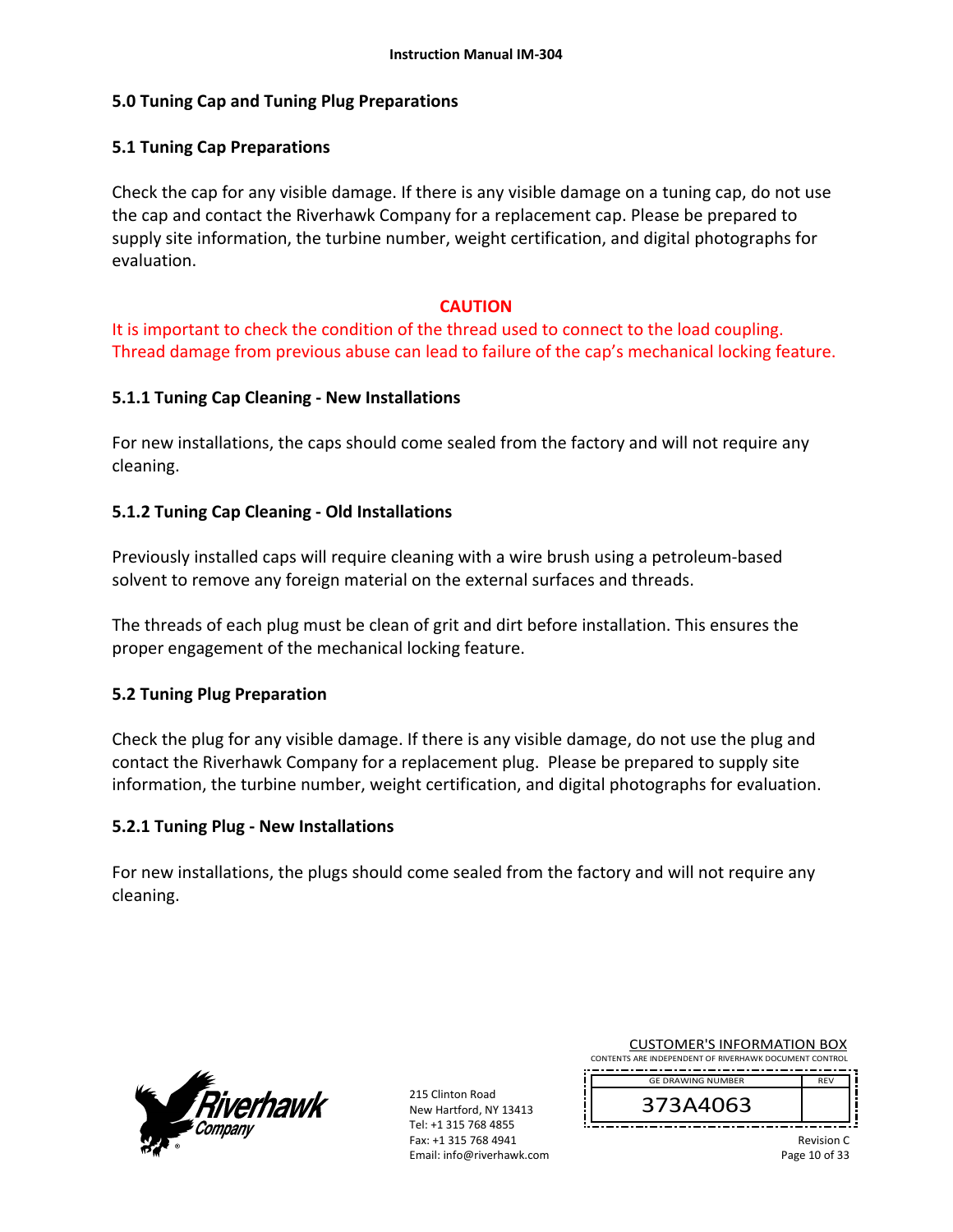## **5.2.2 Tuning Plug ‐ Old Installations**

Previously installed plugs will require cleaning with a wire brush using a petroleum‐based solvent to remove any foreign material on the external surfaces.

## **6.0 Installation in Load Coupling**

#### **WARNING**

Do not use lock-tite on any of the threads and do not stake any component of this assembly.

#### **CAUTION**

Do not exceed the maximum torque marked on the installation tool. Excessive torque can damage the tuning cap and installation tool.

#### **CAUTION**

Personal injury and equipment damage can occur if the proper health and safety codes and procedures are not followed. Contact the site's health and safety office to determine all applicable safety rules and regulations.

#### **WARNING**

The proper personal protective equipment must be worn at all times.

### **CAUTION**

Before threading the tuning cap into the load coupling, carefully check the cleanliness of both the tuning cap's and the load coupling's threads. Apply a light coat of clean turbine oil to the tuning cap. This procedure will ease assembly before tightening. Do not use "Never Seize" on any surface or thread.

There are two options when installing the tuning caps and tuning plugs. Depending on the situation, either two tuning caps are installed in a tuning hole or two tuning caps and one tuning plug are installed. Section 7.0 describes a factory installation assembly pattern for the tuning caps and tuning plugs.

For a new installation, General Electric recommends using this initial pattern. Based on testing conducted at the site, it may be necessary to adjust this pattern. Consult with General Electric field support personnel for determining this pattern.

For existing installations, refer to the site's installation records to determine the pattern to use. Based on testing conducted at the site, it may be necessary to adjust this pattern. Consult with General Electric field support personnel for determining this pattern.



215 Clinton Road New Hartford, NY 13413 Tel: +1 315 768 4855 Fax: +1 315 768 4941 Email: info@riverhawk.com

| <b>GE DRAWING NUMBER</b><br><b>RFV</b> |
|----------------------------------------|
| 373A4063                               |

CUSTOMER'S INFORMATION BOX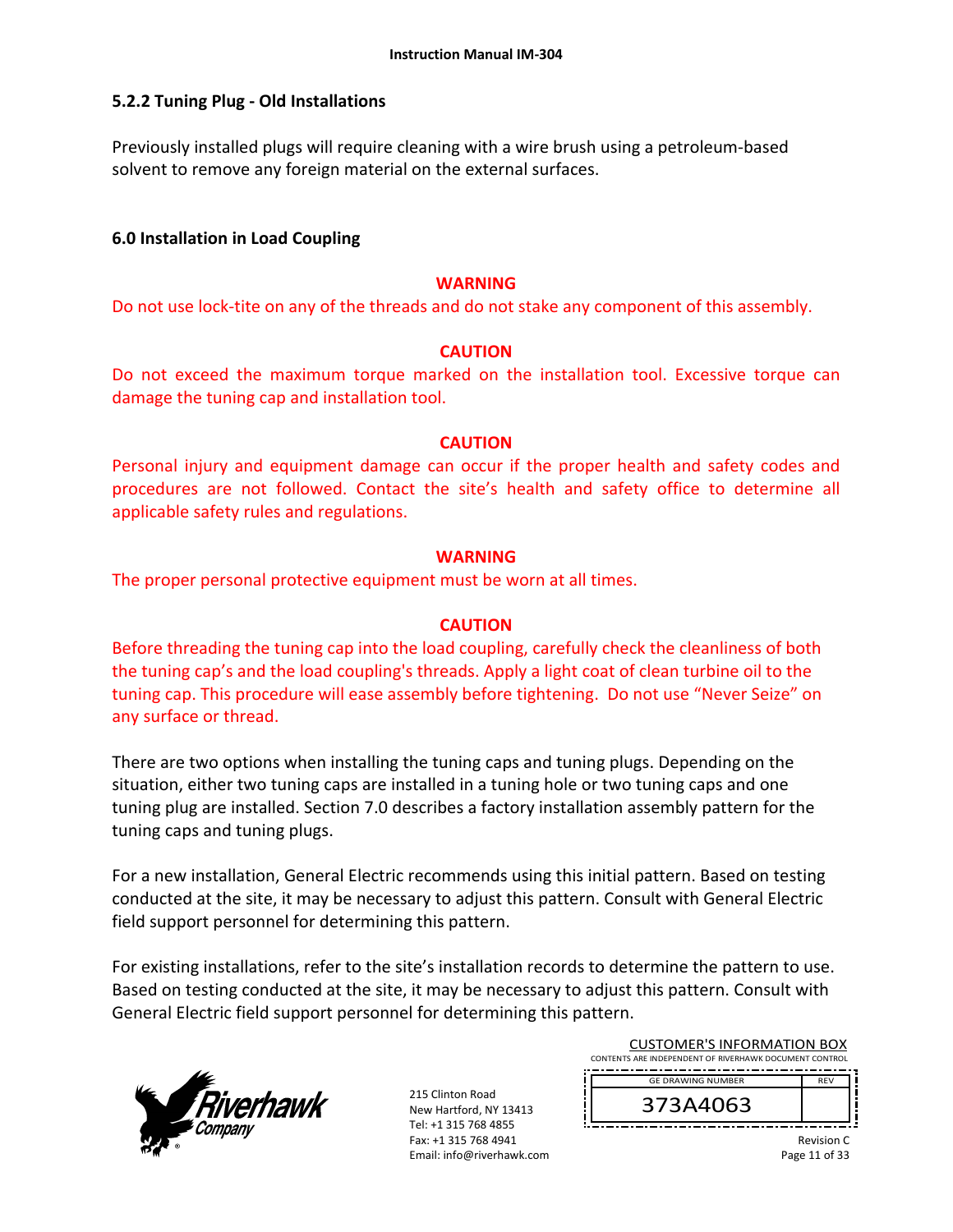To install the tuning caps and tuning plugs, use the following instructions:

- 1. Inspect the load coupling's tuning hole for damage, debris, etc.
- 2. Inspect the tuning cap for damage, debris, etc. Apply a light coat of clean turbine oil to the tuning cap's thread to ease assembly into the tuning hole.
- 3. Thread the tuning cap into the load coupling's tuning hole on the generator (outboard) side of the load coupling's flange until the tuning cap contacts the bottom of the counterbore.





215 Clinton Road New Hartford, NY 13413 Tel: +1 315 768 4855 Fax: +1 315 768 4941 Email: info@riverhawk.com

| CONTENTS ARE INDEPENDENT OF RIVERHAWK DOCUMENT CONTROL |            |
|--------------------------------------------------------|------------|
| <b>GE DRAWING NUMBER</b>                               | <b>RFV</b> |
| 373A4063                                               |            |
|                                                        | Revision C |

CUSTOMER'S INFORMATION BOX

Page 12 of 33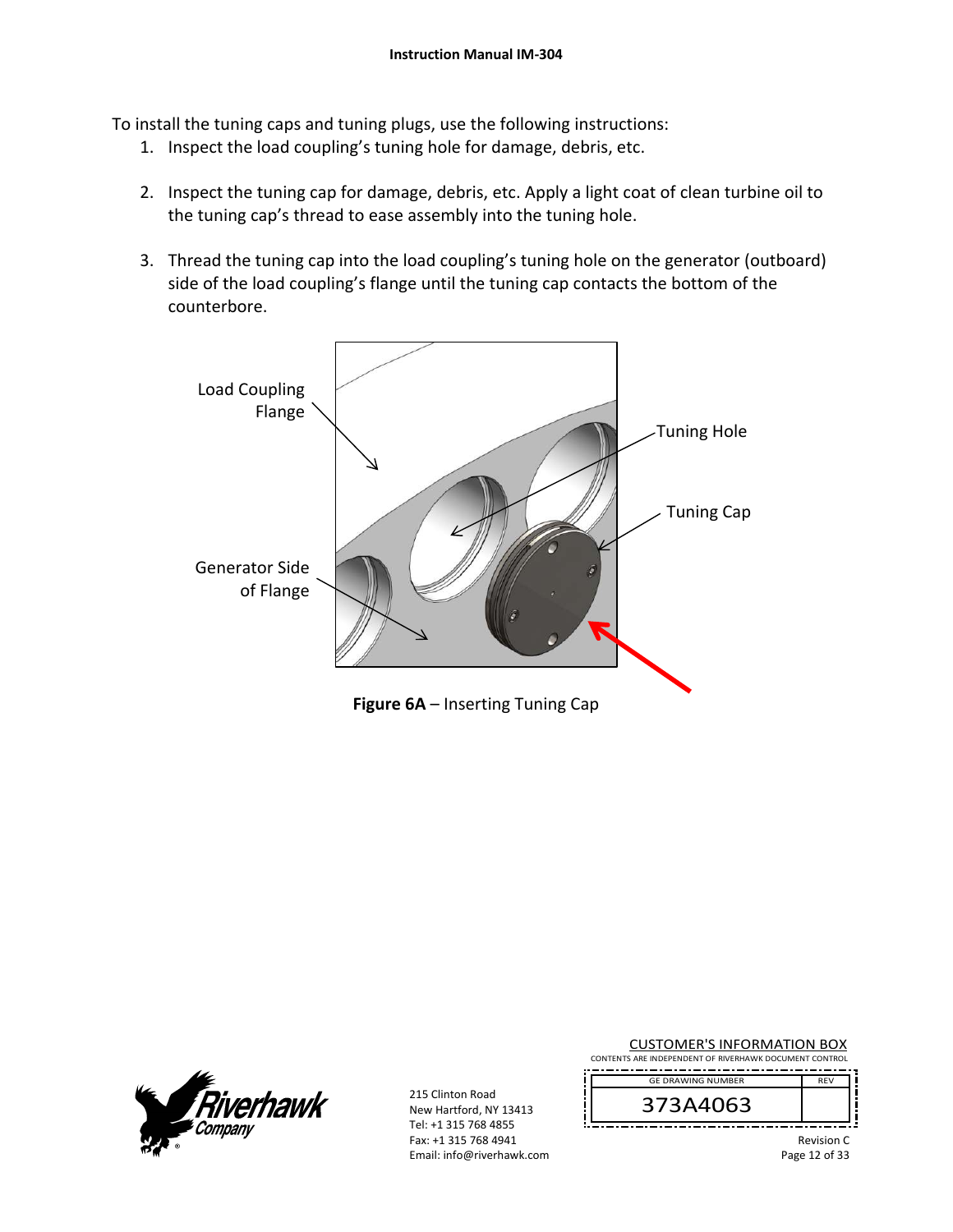

**Figure 6B** – Inserted Tuning Cap

4. Place the installation tool onto the tuning cap. The two dowel pins on the installation tool are inserted into the two holes in the tuning cap.



**Figure 6C** – Attaching Installation Tool



| <b>CUSTOMER'S INFORMATION BOX</b><br>CONTENTS ARE INDEPENDENT OF RIVERHAWK DOCUMENT CONTROL |                                    |
|---------------------------------------------------------------------------------------------|------------------------------------|
| <b>GE DRAWING NUMBER</b>                                                                    | <b>RFV</b>                         |
| 373A4063                                                                                    |                                    |
|                                                                                             | <b>Revision C</b><br>Page 13 of 33 |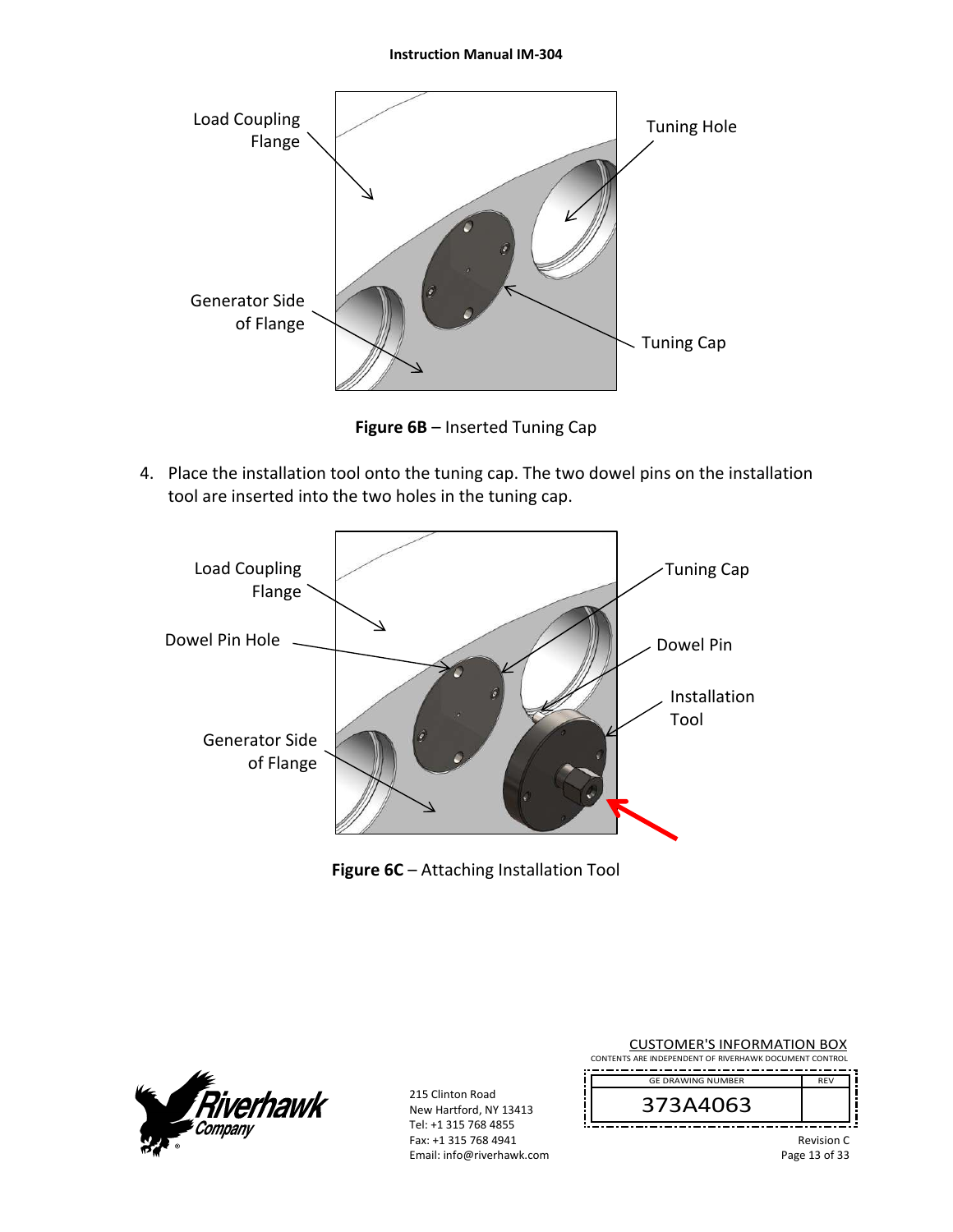

**Figure 6D** – Attached Installation Tool

- 5. Using a torque wrench, apply 30‐35 ft∙lbs [40.7‐47.4 N∙m] of torque to tighten the tuning cap.
- 6. Move to the next tuning hole and repeat steps 2 thru 5. Continue until all of the tuning holes on the generator (outboard) side of the load coupling are filled.
- 7. If the tuning hole is to contain tuning plug (see section 7.0), continue to step 8. Otherwise, continue to step 11.
- 8. Inspect the tuning plug for damage, debris, etc. Apply a light coat of clean turbine oil to the tuning plug's outer diameter to ease assembly into the tuning hole.
- 9. Insert the tuning plug into the load coupling's tuning hole from the turbine (inboard) side of the load coupling's flange until the tuning plug contacts the tuning cap. To ease assembly, rotate the plug as it is inserted into the tuning hole. Using the datasheet at the end of this manual, record the location of the inserted tuning plugs.



215 Clinton Road New Hartford, NY 13413 Tel: +1 315 768 4855 Fax: +1 315 768 4941 Email: info@riverhawk.com

| CONTENTS ARE INDEPENDENT OF RIVERHAWK DOCUMENT CONTROL |            |
|--------------------------------------------------------|------------|
| <b>GE DRAWING NUMBER</b>                               | <b>RFV</b> |
| .A4U                                                   |            |
|                                                        |            |

CUSTOMER'S INFORMATION BOX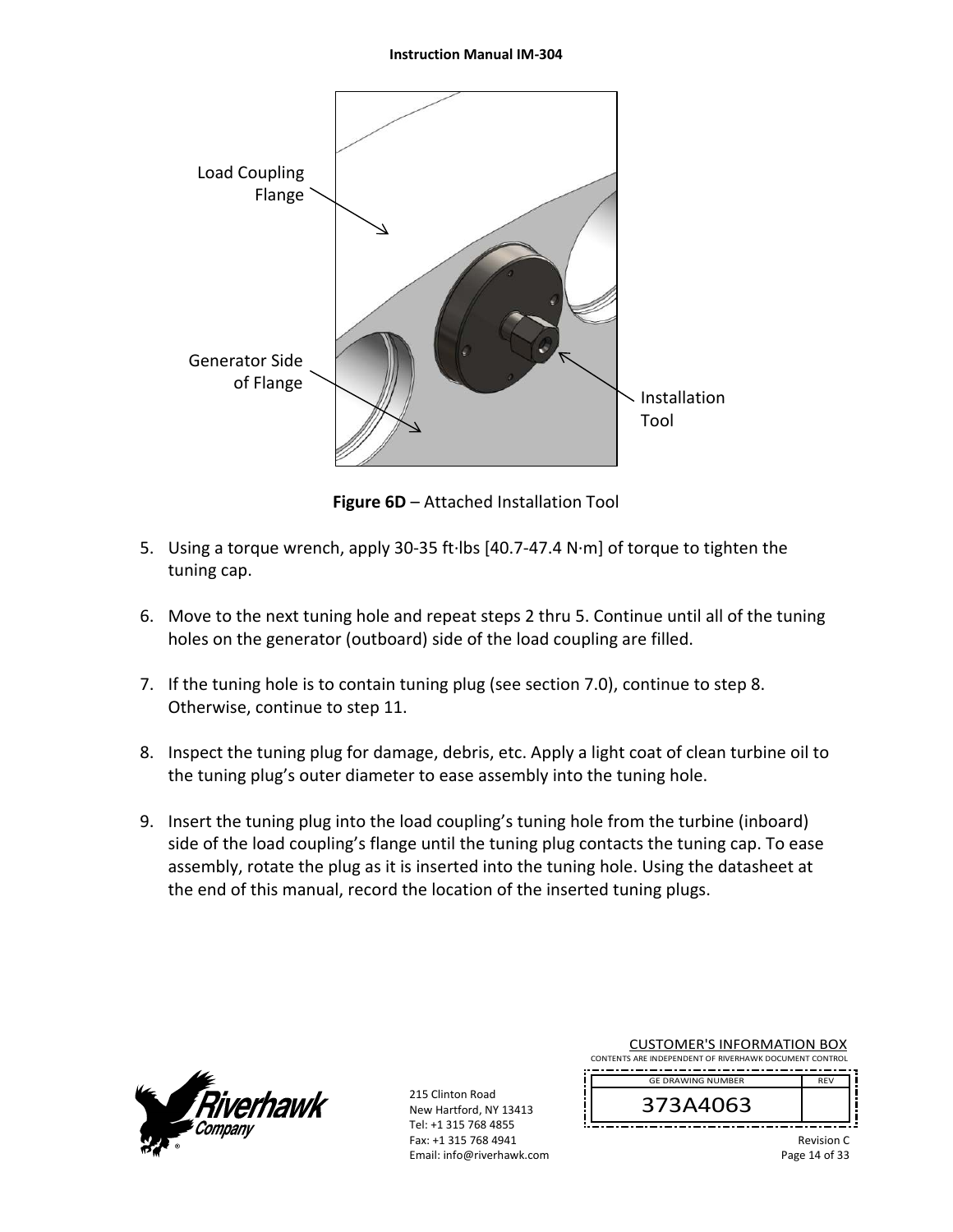

**Figure 6F** – Inserted Tuning Plug

- 10. Move to the next tuning hole in the tuning plug installation sequence and repeat steps 8 thru 10.
- 11. Inspect the tuning cap for damage, debris, etc. Apply a light coat of clean turbine oil to the tuning cap's thread to ease assembly into the tuning hole.



215 Clinton Road New Hartford, NY 13413 Tel: +1 315 768 4855 Fax: +1 315 768 4941 Email: info@riverhawk.com

| <b>CUSTOMER'S INFORMATION BOX</b><br>CONTENTS ARE INDEPENDENT OF RIVERHAWK DOCUMENT CONTROL |                        |  |
|---------------------------------------------------------------------------------------------|------------------------|--|
| <b>GE DRAWING NUMBER</b>                                                                    | <b>RFV</b>             |  |
| 373A4063                                                                                    |                        |  |
|                                                                                             | <b>Revision C</b><br>. |  |

Page 15 of 33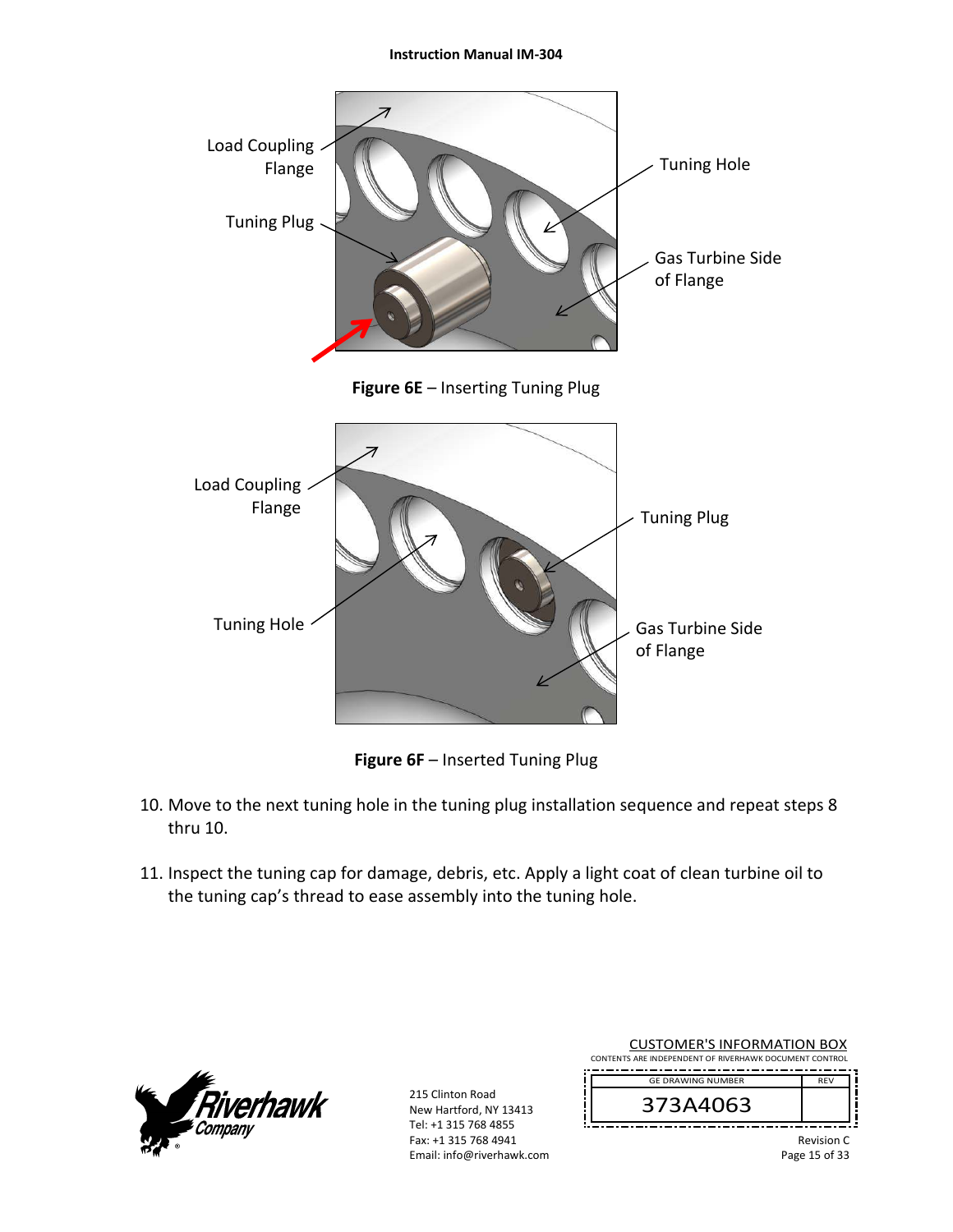

12. Thread the tuning cap into the load coupling's tuning hole on the turbine (inboard) side of the load coupling's flange until the tuning cap contacts either the tuning plug or the bottom of the counterbore.



## **Figure 6H** – Inserting Tuning Cap



| <b>CUSTOMER'S INFORMATION BOX</b><br>CONTENTS ARE INDEPENDENT OF RIVERHAWK DOCUMENT CONTROL |                             |  |  |
|---------------------------------------------------------------------------------------------|-----------------------------|--|--|
| <b>GF DRAWING NUMBER</b>                                                                    | <b>RFV</b>                  |  |  |
| 373A4063                                                                                    |                             |  |  |
|                                                                                             | Revision C<br>Page 16 of 33 |  |  |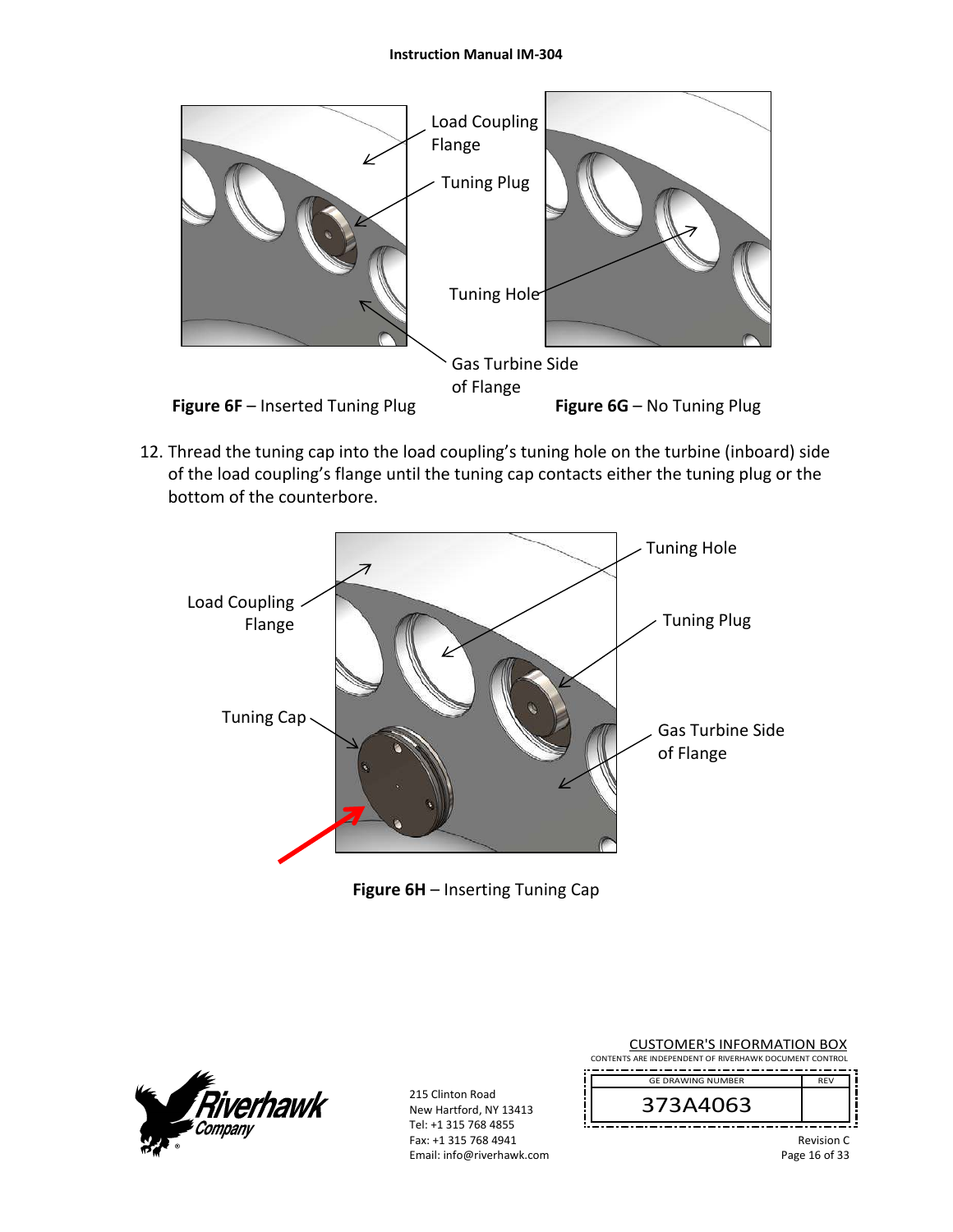

**Figure 6J** – Inserted Tuning Cap

13. Place the installation tool onto the tuning cap. The two dowel pins on the installation tool are inserted into the two holes in the tuning cap.



**Figure 6K** – Inserted Tuning Cap



| <b>CUSTOMER'S INFORMATION BOX</b><br>CONTENTS ARE INDEPENDENT OF RIVERHAWK DOCUMENT CONTROL |                                    |  |  |
|---------------------------------------------------------------------------------------------|------------------------------------|--|--|
| <b>GE DRAWING NUMBER</b>                                                                    | <b>RFV</b>                         |  |  |
| 373A4063                                                                                    |                                    |  |  |
|                                                                                             | <b>Revision C</b><br>Page 17 of 33 |  |  |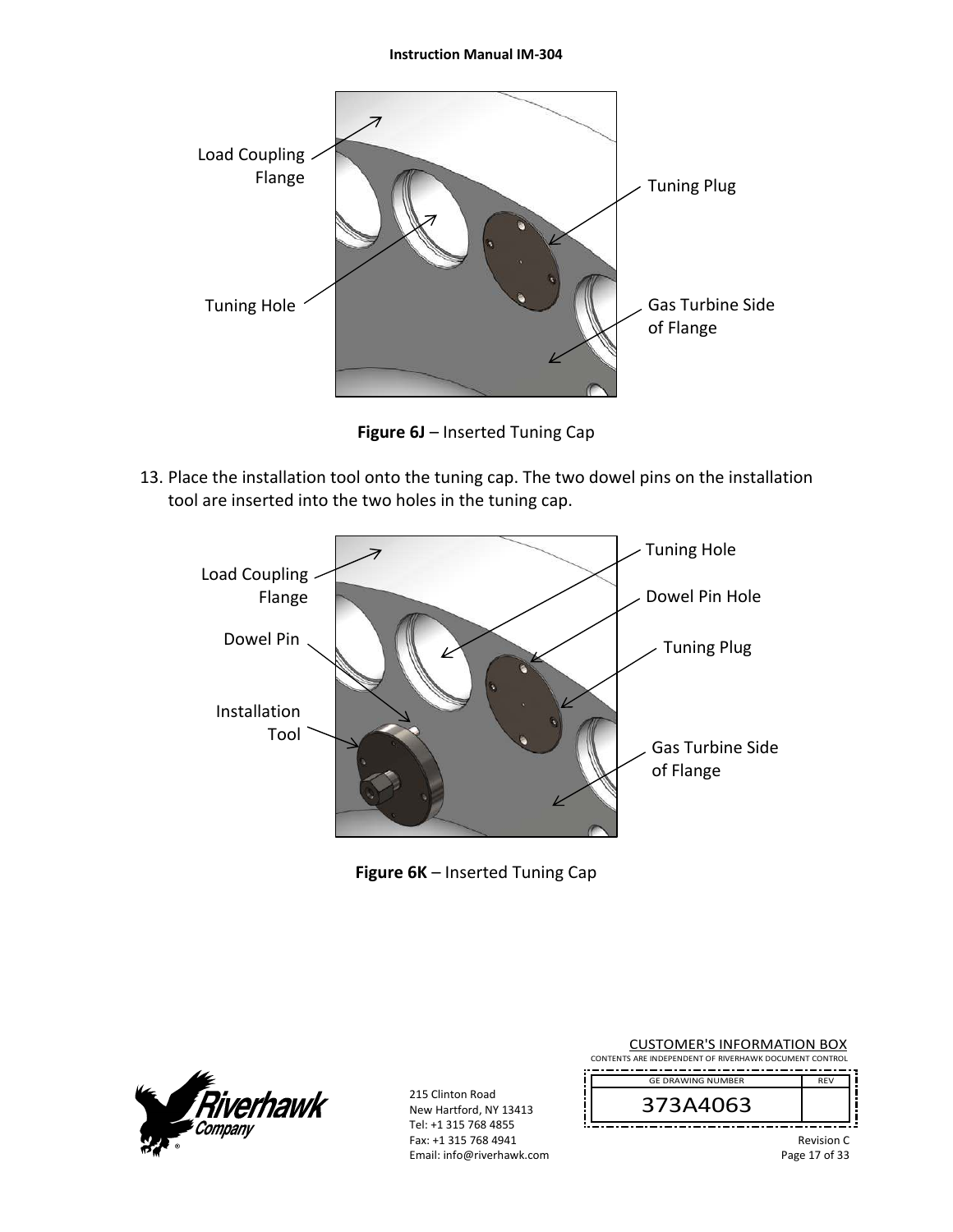

**Figure 6L** – Inserted Tuning Cap

- 14. Using a torque wrench, apply 30‐35 ft∙lbs [40.7‐47.4 N∙m] of torque to tighten the tuning cap.
- 15. Move to the next tuning hole and repeat steps 11 thru 14. Continue until all of the tuning holes are filled.
- 16. Using the datasheet provided at the end of this manual, record the location of the tuning holes with installed tuning plugs. Record any other installation notes here as well such as modifications done to any parts involved.

### **7.0 Assembly Pattern in Load Coupling**

The assembly instructions for installing the tuning caps and plugs are located in the preceding section.

For old installations, Riverhawk has added a datasheet at the end of this manual to track which holes contain tuning plugs and which holes only contain tuning caps. Prior to removal of the tuning caps and tuning plugs, fill out this datasheet to record the tuning plug locations. The tuning caps have a center hole to allow the passage of a small probe to determine if a hole contains a tuning plug. Create a new datasheet upon installation to indicate any changes. Keep the datasheet with the turbine's records.



215 Clinton Road New Hartford, NY 13413 Tel: +1 315 768 4855 Fax: +1 315 768 4941 Email: info@riverhawk.com

| COJI UNILIN JINI UNINIATION DOM<br>CONTENTS ARE INDEPENDENT OF RIVERHAWK DOCUMENT CONTROL |                          |            |  |
|-------------------------------------------------------------------------------------------|--------------------------|------------|--|
|                                                                                           | <b>GE DRAWING NUMBER</b> | <b>RFV</b> |  |
|                                                                                           | 373A4063                 |            |  |

CUSTOMER'S INFORMATION BOX

Revision C Page 18 of 33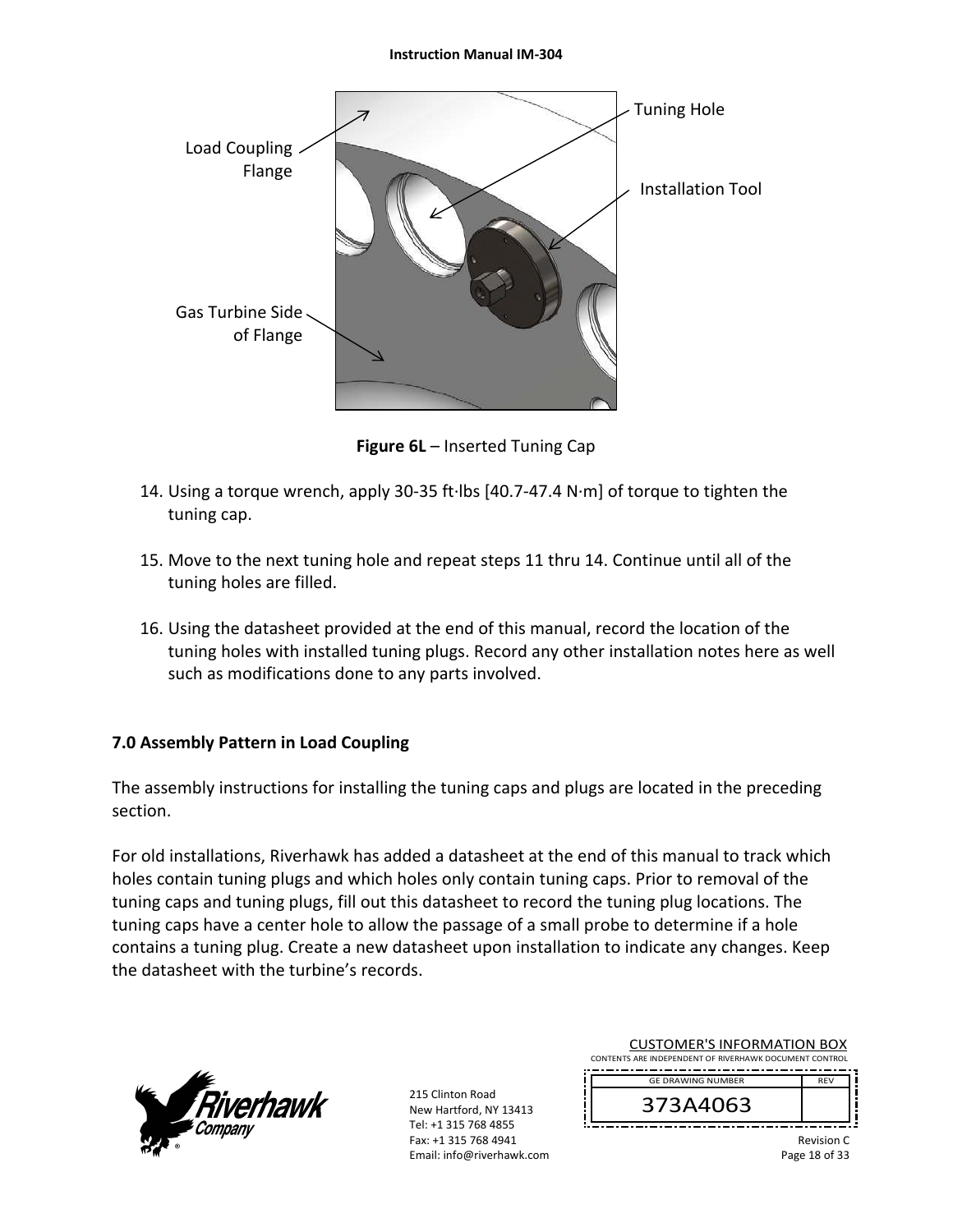For new installations, GE Power and Water design engineering requires the following initial pattern of tuning caps and tuning plugs.

Holes L thru P

Tuning Assembly consists of:

- 2 tuning caps
- **NO** tuning plug



**Figure 7A** –Tuning Assembly (no plug)

Holes A thru K Tuning Assembly consists of:

- 2 tuning caps
- **1** tuning plug



**Figure 7B** –Tuning Assembly (with plug)



**Figure 7C** – Tuning Plug Factory Installation Pattern

Tuning Plugs must be installed in even numbers and in diametrically opposite holes to avoid balance issues. The locations and number of the tuning plugs can be adjusted as required to achieve the desired vibration frequency response. Consult with General Electric field support



| <b>CUSTOMER'S INFORMATION BOX</b><br>CONTENTS ARE INDEPENDENT OF RIVERHAWK DOCUMENT CONTROL |                   |
|---------------------------------------------------------------------------------------------|-------------------|
| <b>GE DRAWING NUMBER</b>                                                                    | <b>RFV</b>        |
| 373A4063                                                                                    |                   |
|                                                                                             | <b>Dovision</b> C |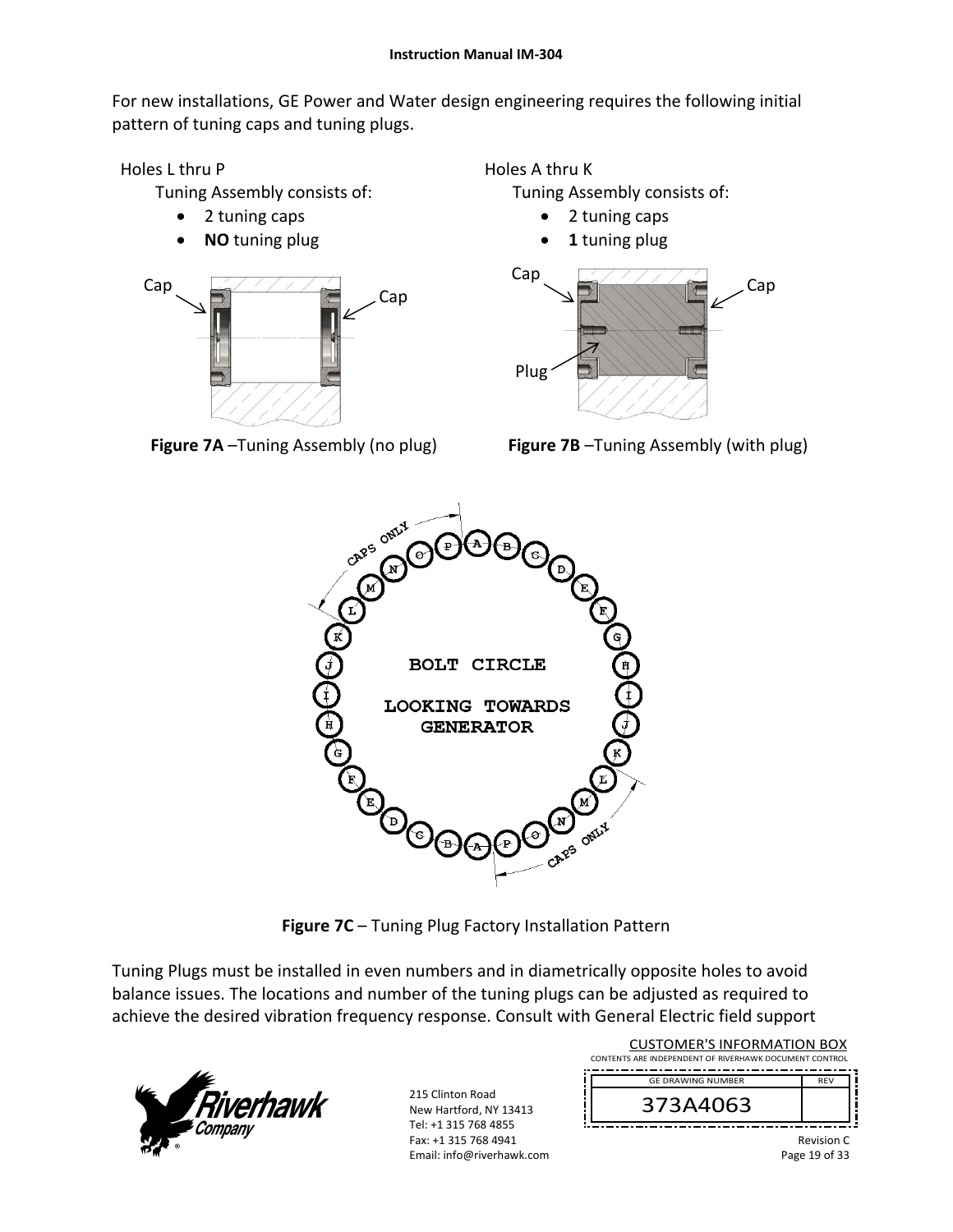personnel for determining this pattern. Please note any deviations from this initial pattern in the turbine's records.

## **8.0 Thread Locking on Tuning Cap**

#### **WARNING**

Do not use lock‐tite on any of the threads. Do not stake the tuning plug to the tuning hole. Do not stake the tuning caps' set screws in place.

#### **CAUTION**

Do not exceed the maximum torque marked on the installation tool. Excessive torque can damage the tuning cap and installation tool.

### **CAUTION**

Personal injury and equipment damage can occur if the proper health and safety codes and procedures are not followed. Contact the site's health and safety office to determine all applicable safety rules and regulations.

### **WARNING**

The proper personal protective equipment must be worn at all times.

To lock the tuning caps in place, use the following instructions:

- 1. Starting on the generator (outboard) side of the load coupling's flange, verify the tightness of the tuning cap by torqueing the tuning caps with the torque wrench to 30‐ 35 ft∙lbs [40.7‐47.4 N∙m].
- 2. Using an Allen wrench, tighten the two set screws in the tuning cap to 200‐250 in∙lbs [22.6‐28.2 N∙m] of torque.



**Figure 8A** – Using Allen wrench to **Figure 8B** – Using Allen wrench to



| <b>CUSTOMER'S INFORMATION BOX</b>                      |            |  |
|--------------------------------------------------------|------------|--|
| CONTENTS ARE INDEPENDENT OF RIVERHAWK DOCUMENT CONTROL |            |  |
| <b>GE DRAWING NUMBER</b>                               | <b>RFV</b> |  |
| 373A4063                                               |            |  |
|                                                        | Revision C |  |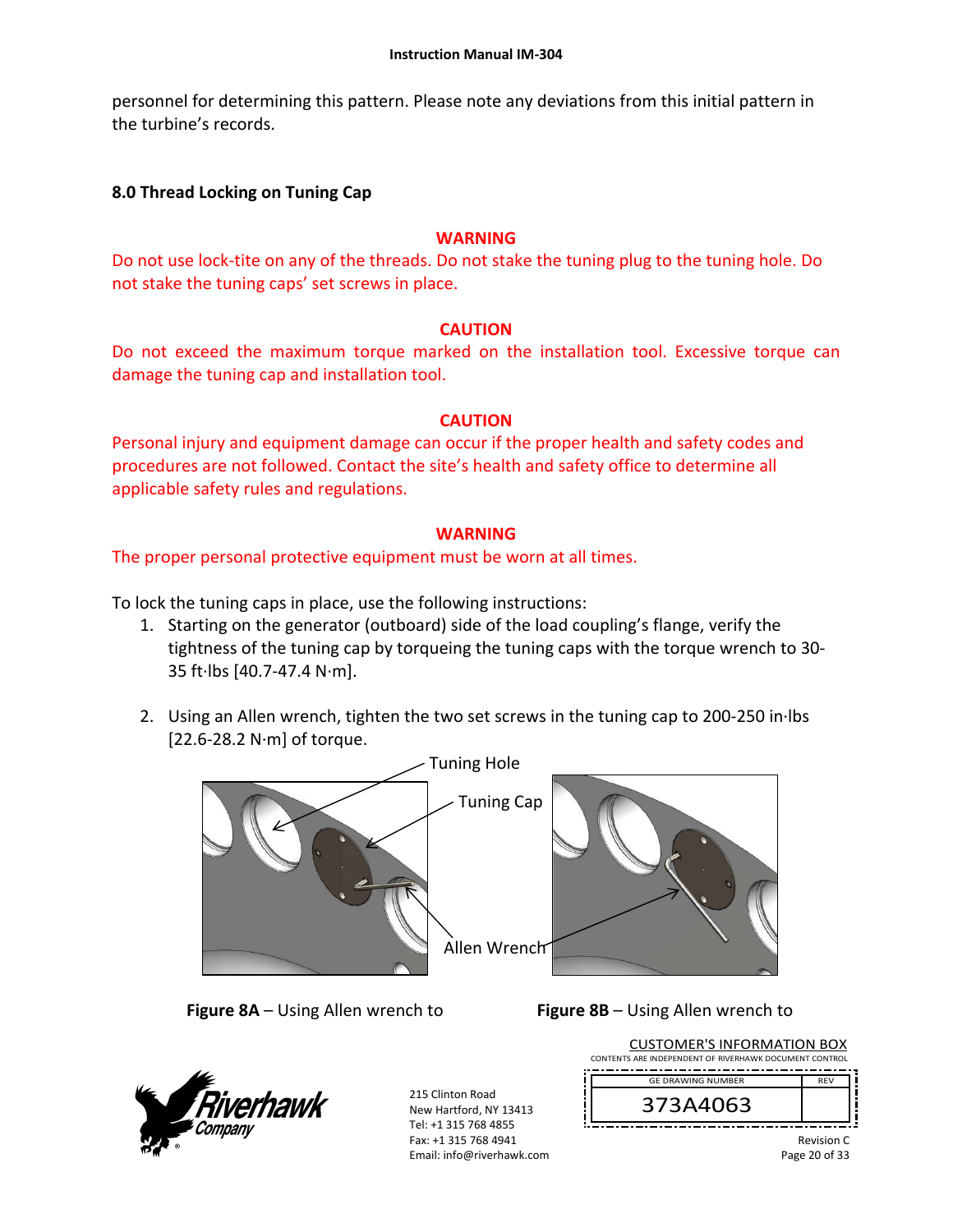tighten set screw Theorem and tighten set screw

- 3. Move to the next tuning hole and repeat steps 1 and 2. Continue until all of the tuning holes on the generator (outboard) side of the load coupling are locked in place.
- 4. Starting on the turbine (inboard) side of the load coupling's flange, verify the tightness of the tuning cap by torqueing the tuning caps with the torque wrench to 30‐35 ft∙lbs [40.7‐47.4 N∙m].
- 5. Using an Allen wrench, tighten the two set screws in the tuning cap to 200‐250 in∙lbs [22.6‐28.2 N∙m] of torque.
- 6. Move to the next tuning hole and repeat steps 4 and 5. Continue until all of the tuning holes on the turbine (inboard) side of the load coupling are locking in place.
- 7. Using the datasheet provided at the end of this manual, record the locking of the tuning caps and any installation notes.

## **9.0 Tuning Cap and Plug Removal**

Riverhawk has added a datasheet at the end of this manual to track which holes contain tuning plugs and which holes only contain tuning caps. Prior to removal of the tuning caps and tuning plugs, fill out this datasheet to record the tuning plug locations. The tuning caps have a center hole to allow the passage of a small probe to determine if a hole contains a tuning plug. Keep the datasheet with the turbine's records.

### **CAUTION**

Personal injury and equipment damage can occur if the proper health and safety codes and procedures are not followed. Contact the site's health and safety office to determine all applicable safety rules and regulations.

### **WARNING**

The proper personal protective equipment must be worn at all times.

## **CAUTION**

Do not exceed the maximum torque marked on the installation tool. Excessive torque can damage the tuning cap and installation tool.

To remove the tuning caps and plugs, use the following instructions:



215 Clinton Road New Hartford, NY 13413 Tel: +1 315 768 4855 Fax: +1 315 768 4941 Email: info@riverhawk.com

| <b>CUSTOMER'S INFORMATION BOX</b>                      |
|--------------------------------------------------------|
| CONTENTS ARE INDEPENDENT OF RIVERHAWK DOCUMENT CONTROL |
| -----------------------<br>_____________               |



Revision C Page 21 of 33

REV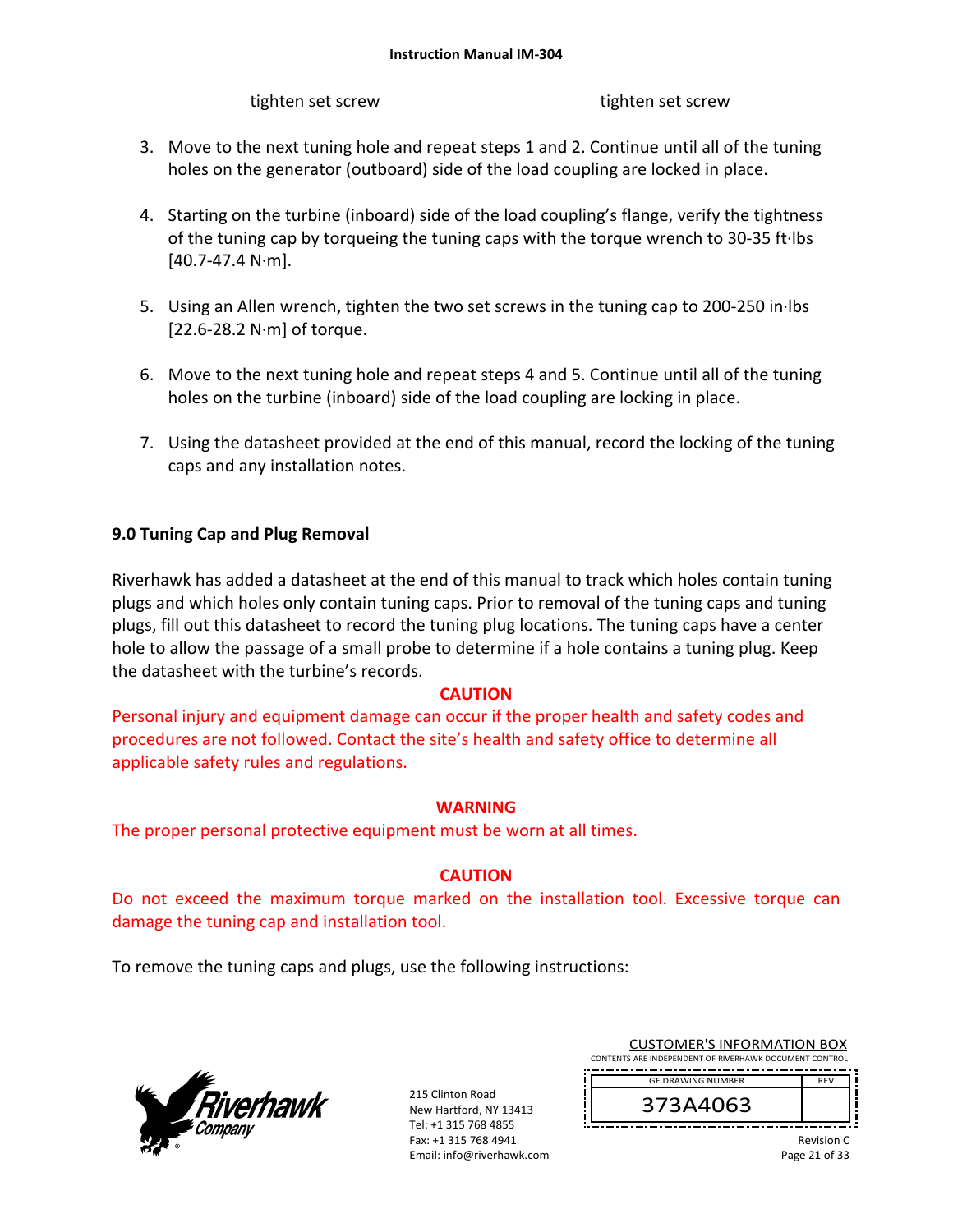- 1. Record the which tuning hole locations contain a tuning plug on a datasheet found at the end of this manual. The tuning caps have a small center hole to allow a probe access to the tuning plugs.
- 2. Examine the tuning plugs for evidence of lock-tite or staking. If the parts have lock-tite or are staked, contact the Riverhawk Company for assistance.
- 3. Loosen, but do not remove the two set screws on each tuning cap. The set screws should be free to rotate. Tuning caps are located on both sides of the load coupling flange.



**Figure 9A** – Using Allen wrench to loosen set screw

**Figure 9B** – Using Allen wrench to loosen set screw

- 4. Move to the next tuning hole and repeat step 3 until all of the tuning caps are unlocked.
- 5. Place the installation tool onto the tuning cap on the turbine (inboard) side of the load coupling. The two dowel pins on the installation tool are inserted into the two holes in the tuning cap.



215 Clinton Road New Hartford, NY 13413 Tel: +1 315 768 4855 Fax: +1 315 768 4941 Email: info@riverhawk.com

| CONTENTS ARE INDEPENDENT OF RIVERHAWK DOCUMENT CONTROL |            |
|--------------------------------------------------------|------------|
| <b>GE DRAWING NUMBER</b>                               | <b>RFV</b> |
| 373A4063                                               |            |

CUSTOMER'S INFORMATION BOX

Revision C Page 22 of 33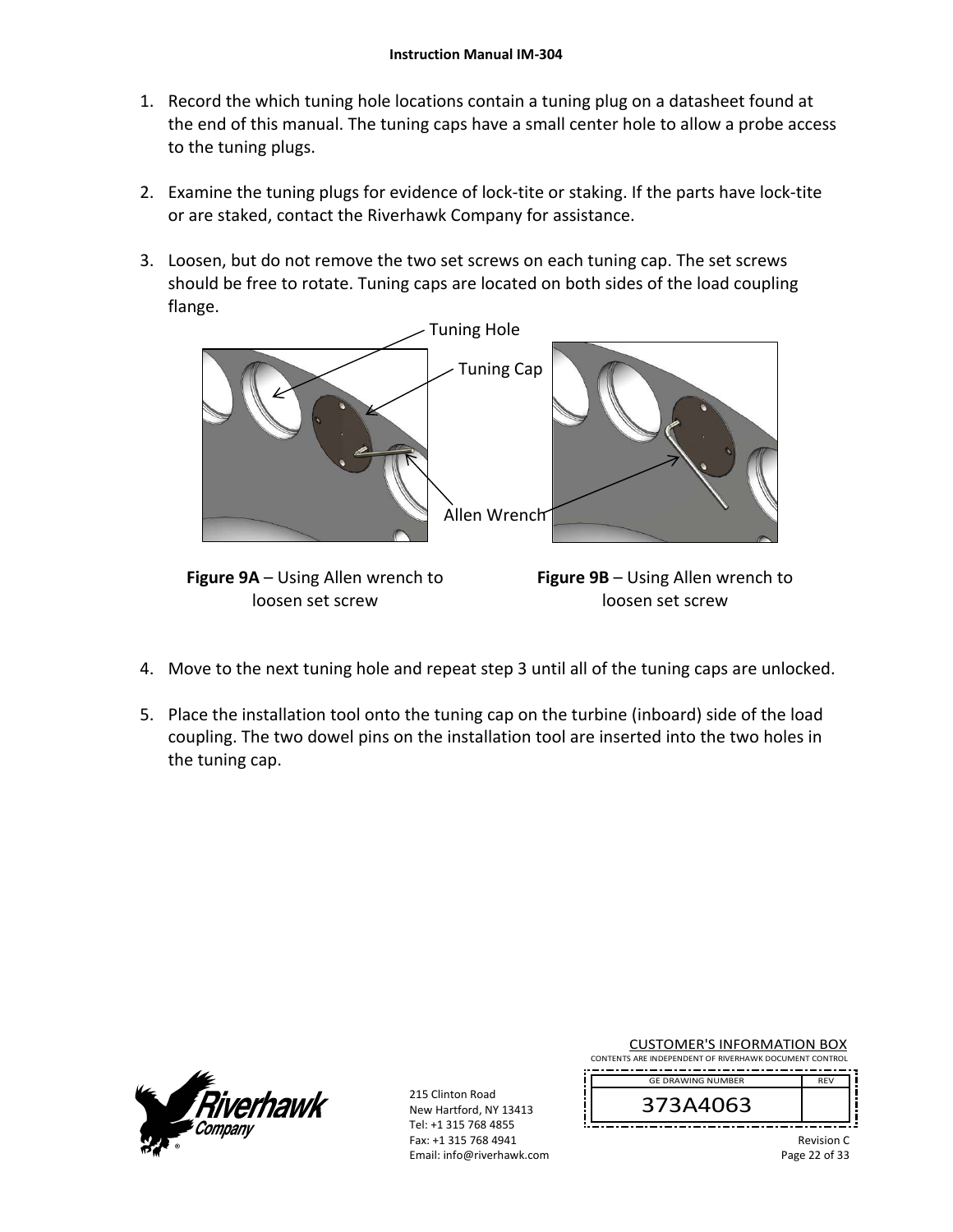



**Figure 9D** – Removing Tuning Cap

- 6. Using a hand wrench, apply torque to loosen the tuning cap. **DO NOT EXCEED THE MAXIMUM TORQUE MARKED ON THE INSTALLATION TOOL. DO NOT USE ANY IMPACT TOOLS.**
- 7. Place the installation tool onto the tuning cap on the generator (outboard) side of the load coupling. The two dowel pins on the installation tool are inserted into the two holes in the tuning cap.



| <b>CUSTOMER'S INFORMATION BOX</b><br>CONTENTS ARE INDEPENDENT OF RIVERHAWK DOCUMENT CONTROL |            |
|---------------------------------------------------------------------------------------------|------------|
| <b>GE DRAWING NUMBER</b>                                                                    | <b>RFV</b> |
| 373A4063                                                                                    |            |
|                                                                                             | Revision C |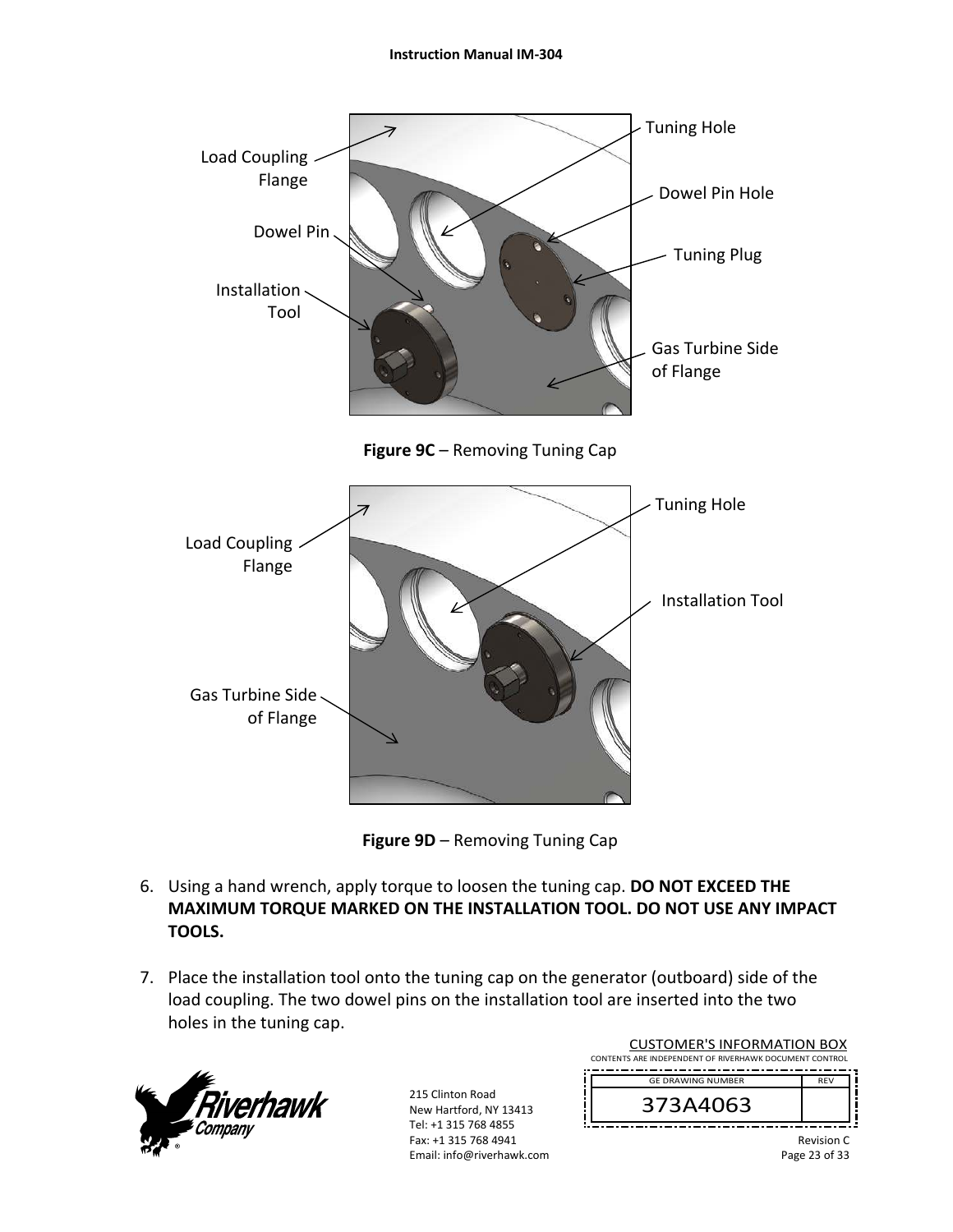

**Figure 9E** – Removing Tuning Cap





8. Using a hand wrench, apply torque to loosen the tuning cap. **DO NOT EXCEED THE MAXIMUM TORQUE MARKED ON THE INSTALLATION TOOL. DO NOT USE ANY IMPACT TOOLS.**



| <b>CUSTOMER'S INFORMATION BOX</b><br>CONTENTS ARE INDEPENDENT OF RIVERHAWK DOCUMENT CONTROL |                                    |
|---------------------------------------------------------------------------------------------|------------------------------------|
| <b>GF DRAWING NUMBER</b>                                                                    | <b>RFV</b>                         |
| 373A4063                                                                                    |                                    |
|                                                                                             | <b>Revision C</b><br>Page 24 of 33 |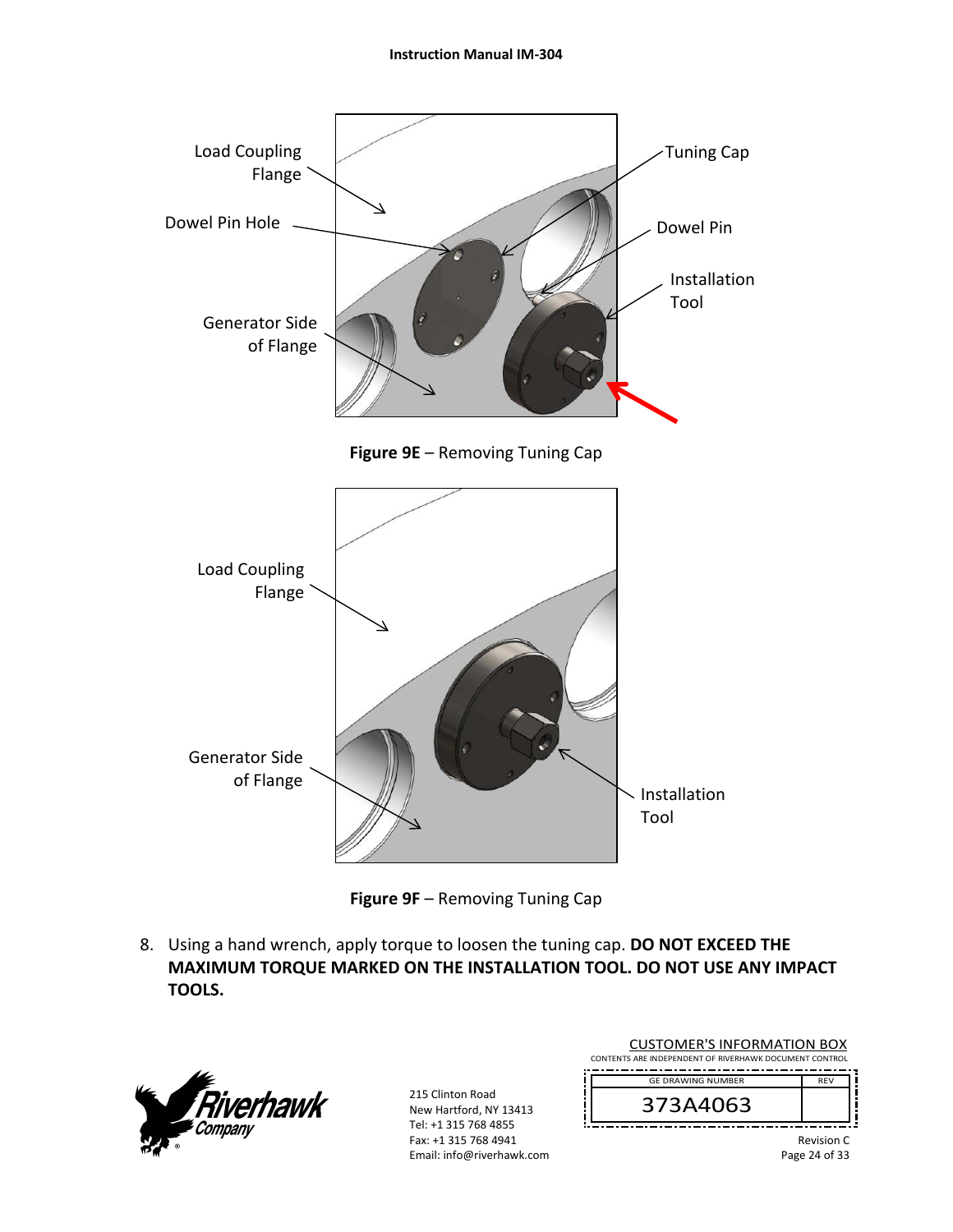- 9. Move to the next tuning hole and repeat steps 5 thru 8 until all of the tuning caps are loose.
- 10. Remove the tuning caps from the tuning hole. If present, slide the tuning plug out of the tuning hole.







| <b>CUSTOMER'S INFORMATION BOX</b>                      |            |
|--------------------------------------------------------|------------|
| CONTENTS ARE INDEPENDENT OF RIVERHAWK DOCUMENT CONTROL |            |
| <b>GE DRAWING NUMBER</b>                               | <b>RFV</b> |
| 373A4063                                               |            |
|                                                        | Revision C |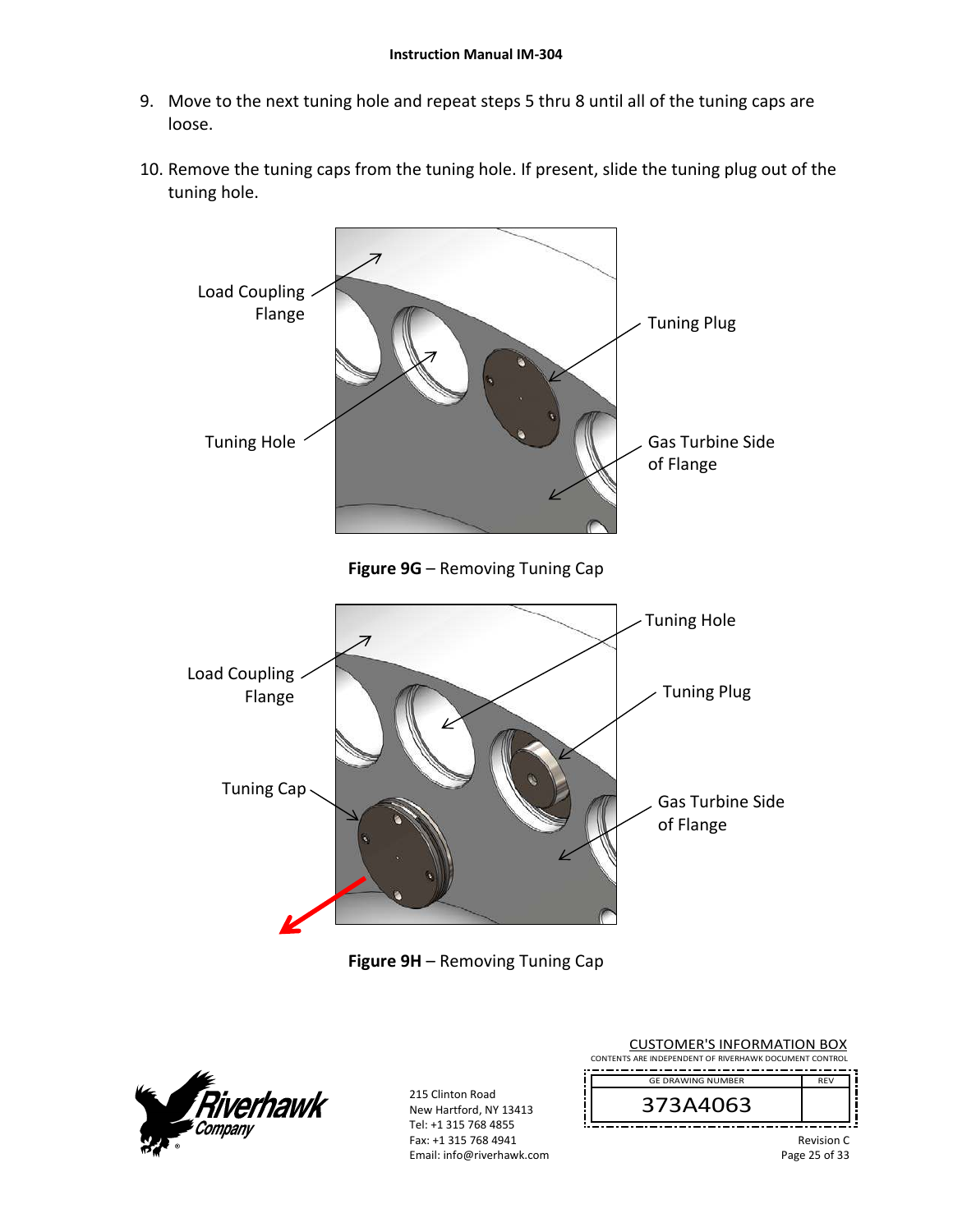

|  |  | Figure 9K - Removing Tuning Cap |
|--|--|---------------------------------|
|--|--|---------------------------------|



215 Clinton Road New Hartford, NY 13413 Tel: +1 315 768 4855 Fax: +1 315 768 4941 Email: info@riverhawk.com

|                                         | <b>CUSTOMER'S INFORMATION BOX</b><br>CONTENTS ARE INDEPENDENT OF RIVERHAWK DOCUMENT CONTROL |            |  |
|-----------------------------------------|---------------------------------------------------------------------------------------------|------------|--|
|                                         | <b>GE DRAWING NUMBER</b>                                                                    | <b>RFV</b> |  |
|                                         | 373A4063                                                                                    |            |  |
| <b>Revision C</b><br>$D - - - 2C - 522$ |                                                                                             |            |  |

Page 26 of 33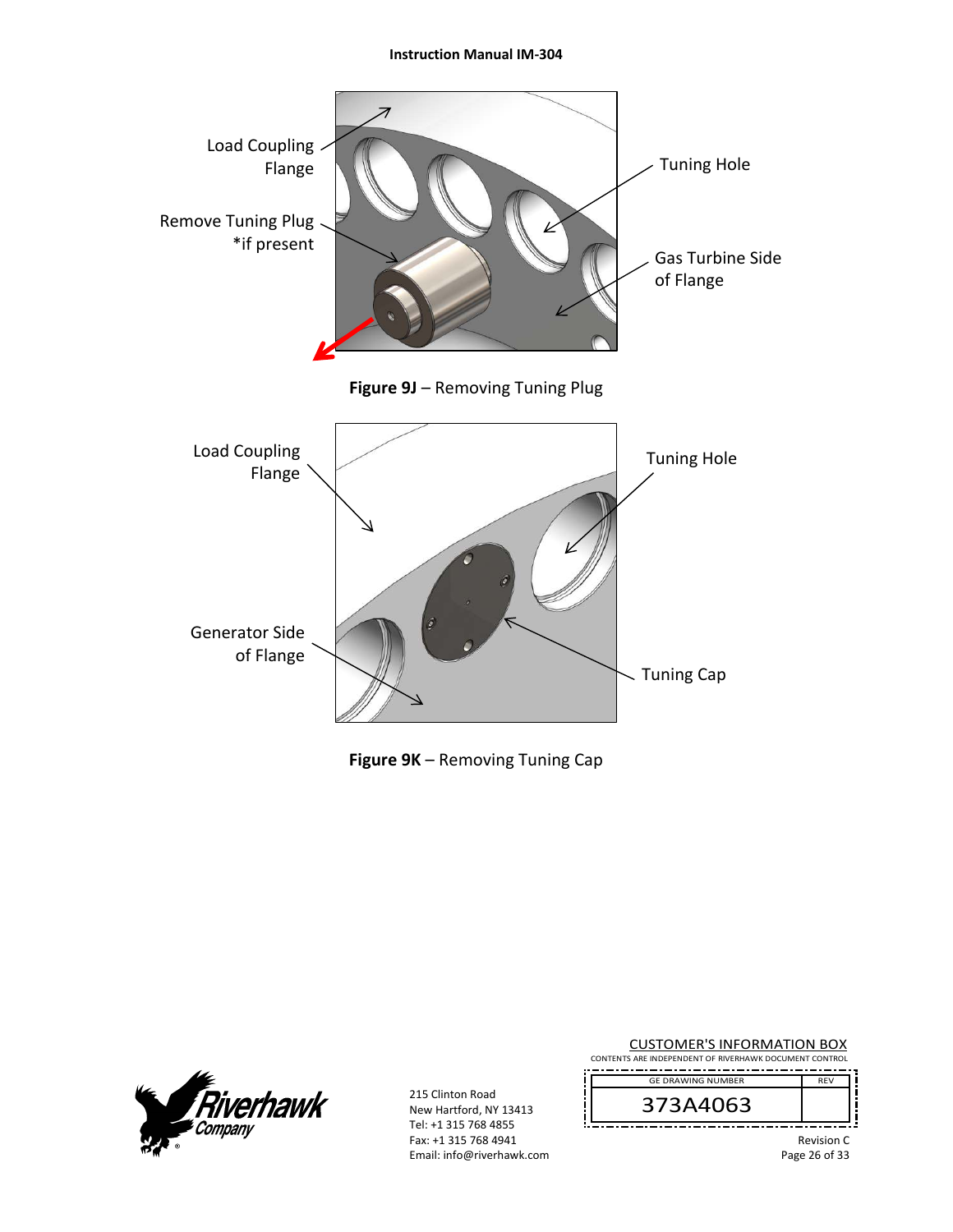

**Figure 9L** – Removing Tuning Cap

11. Move to the next tuning hole and repeat step 10. Continue until all of the tuning holes are empty.

### **10.0 Storage Instructions**

Follow these directions to properly store your tuning caps, tuning plugs, and installation tool for long term storage and shipment.

### **10.1 Tuning Caps**

Examine the parts for any visual damage. If there is any visible damage, do not store the part and contact the Riverhawk Company for a replacement. Please be prepared to supply site information, the turbine number, weight certification, and digital photographs for evaluation.

### **CAUTION**

It is important to check the condition of the thread used to connect to the load coupling. Thread damage from previous abuse can lead to failure of the cap's mechanical locking feature.

Clean the tuning caps with a wire brush using a petroleum‐based solvent to remove any foreign material on the external surfaces and threads.

Apply a light coat of clean turbine oil to the parts and wrap the parts in VCI-impregnated paper for placement in the long-term storage box. Do not wrap the parts in plastic.



215 Clinton Road New Hartford, NY 13413 Tel: +1 315 768 4855 Fax: +1 315 768 4941 Email: info@riverhawk.com ׀<br>׀

| <b>CUSTOMER'S INFORMATION BOX</b>                      |            |
|--------------------------------------------------------|------------|
| CONTENTS ARE INDEPENDENT OF RIVERHAWK DOCUMENT CONTROL |            |
|                                                        | <b>RFV</b> |
| <b>GE DRAWING NUMBER</b>                               |            |
| 373A4063                                               |            |
|                                                        |            |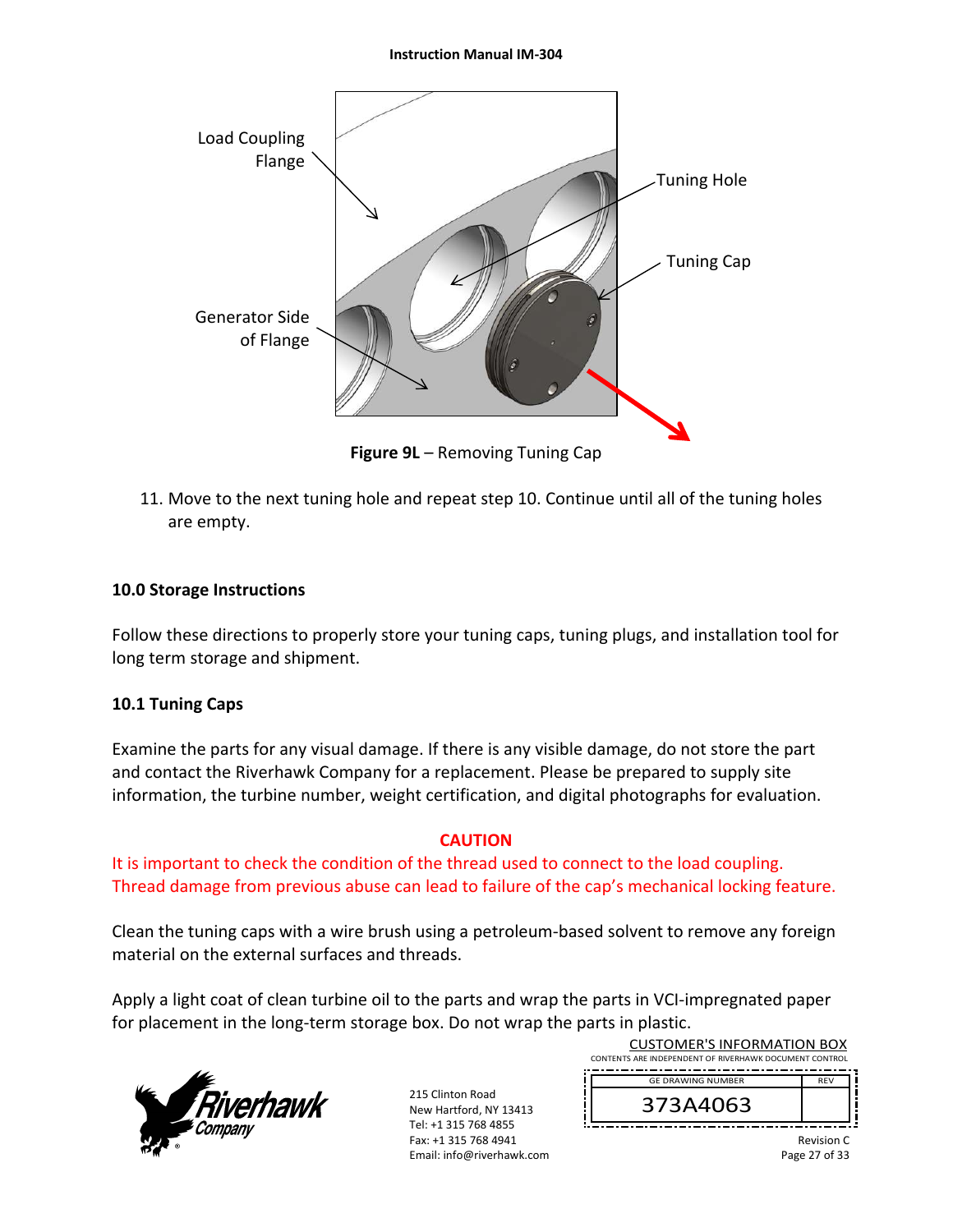## **10.2 Tuning Plugs**

Examine the parts for any visual damage. If there is any visible damage, do not store the part and contact the Riverhawk Company for a replacement. Please be prepared to supply site information, the turbine number, weight certification, and digital photographs for evaluation.

Clean the tuning plugs with a wire brush using a petroleum‐based solvent to remove any foreign material on the external surfaces.

Apply a light coat of clean turbine oil to the parts and wrap the parts in VCI‐impregnated paper for placement in the long-term storage box. Do not wrap the parts in plastic.

### **10.3 Installation Tools**

Examine the parts for any visual damage. If there is any visible damage, do not store the part and contact the Riverhawk Company for a replacement. Please be prepared to supply site information, the turbine number, weight certification, and digital photographs for evaluation.

Clean the installation tool with a wire brush using a petroleum‐based solvent to remove any foreign material on the external surfaces.

Apply a light coat of clean turbine oil to the installation tool and wrap the installation tool in VCI‐impregnated paper for placement in the long‐term storage box. Do not wrap the installation tool in plastic

### **10.4 Store shipping container**

Secure the tuning caps, tuning plugs, and installation tool in the original shipping containers using the supplied wood braces.

Seal the original shipping container and store under shelter and protected from moisture, sand, and grit.



215 Clinton Road New Hartford, NY 13413 Tel: +1 315 768 4855 Fax: +1 315 768 4941 Email: info@riverhawk.com CUSTOMER'S INFORMATION BOX

CONTENTS ARE INDEPENDENT OF RIVERHAWK DOCUMENT CONTROL REV GE DRAWING NUMBER

373A4063

Revision C Page 28 of 33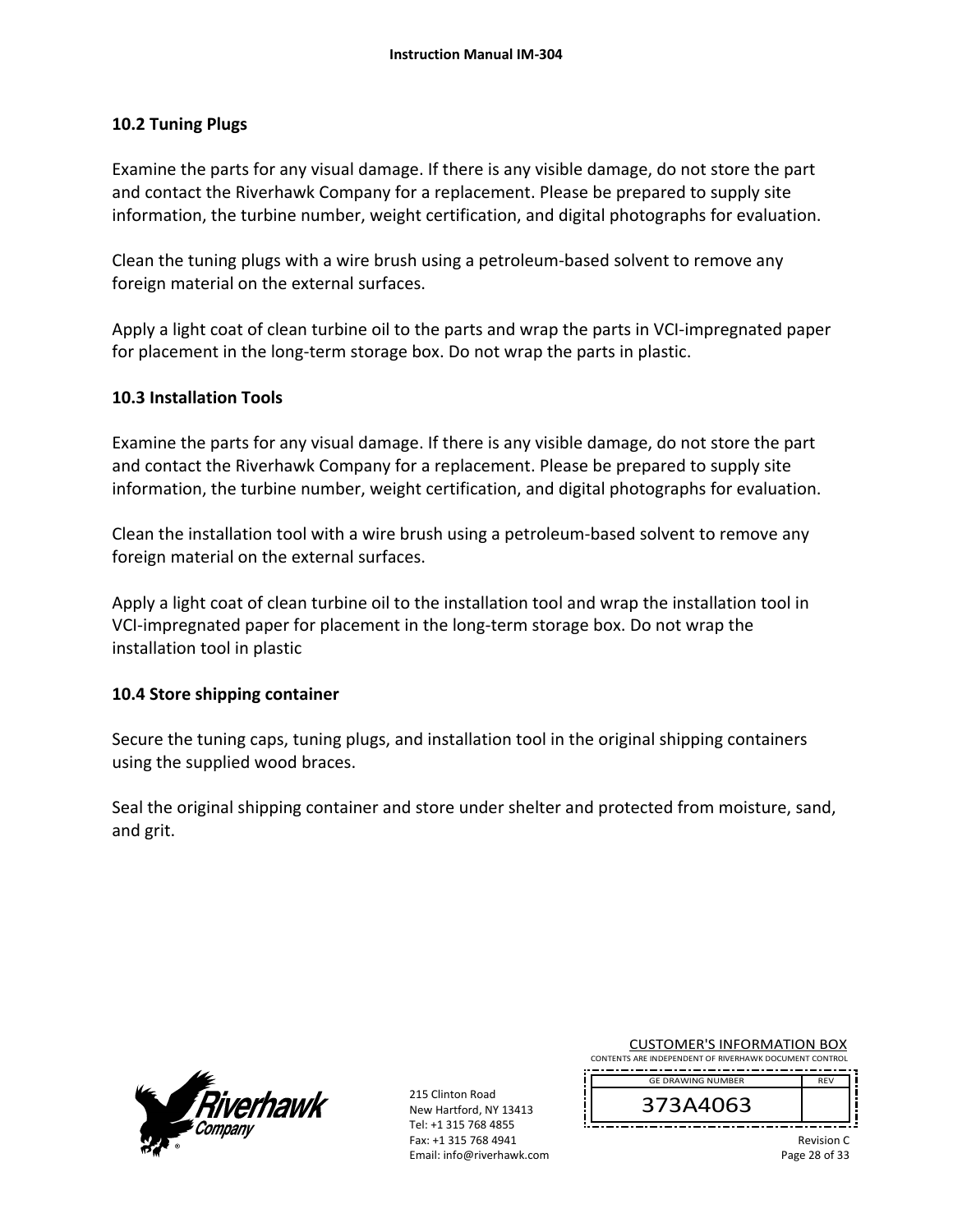## **11.0 Frequently Asked Questions**

This section contains some frequently asked questions and problems. If the steps listed here do not solve your problem, contact the Riverhawk Company thru our website, email, or phone call.

- **Q:**  A tuning cap has damaged threads. Can I continue to use the tuning cap?
- **A:**  No. The damaged thread may have compromised the strength of the thread locking feature. Riverhawk can supply a replacement tuning cap based on the initial weight certification supplied with the hardware set (see section 4.2).

If a tuning cap must be left in place, paint the tuning cap with a generous amount of indelible, bright‐colored paint. Notify the appropriate GE Safety and Field Service personnel. Note the location of the damaged tuning cap in the services notes for the machine.

- **Q:**  The tuning cap is turning in the hole while I am trying to loosen the set screws. Is there a way to hold the tuning cap to stop it from rotating?
- **A:**  Yes. The installation tool comes with two access holes located above the set screws. Place the installation tool on the tuning cap and insert an Allen wrench thru the access hole.
- **Q:**  The tuning plug is stuck in the hole while I am trying to remove it. What else can I do to help remove the plug from the hole?
- **A:**  Insert penetrating oil in between the tuning plug and the hole. The plug also has a threaded hole on its end that can be used for additional leverage. Exercise caution to prevent the threaded hole from stripping out.
- **Q:**  Can I attach a lanyard to the installation tool to prevent an accidental tool drop?
- **A:**  Yes. The installation tool comes with a threaded hole located in the middle of its hex drive. A fastener and lanyard can be attached to this threaded hole.



215 Clinton Road New Hartford, NY 13413 Tel: +1 315 768 4855 Fax: +1 315 768 4941 Email: info@riverhawk.com

| CONTENTS ARE INDEPENDENT OF RIVERHAWK DOCUMENT CONTROL |     |
|--------------------------------------------------------|-----|
| <b>GE DRAWING NUMBER</b>                               | RFV |
| 373A4063                                               |     |
|                                                        |     |

CUSTOMER'S INFORMATION BOX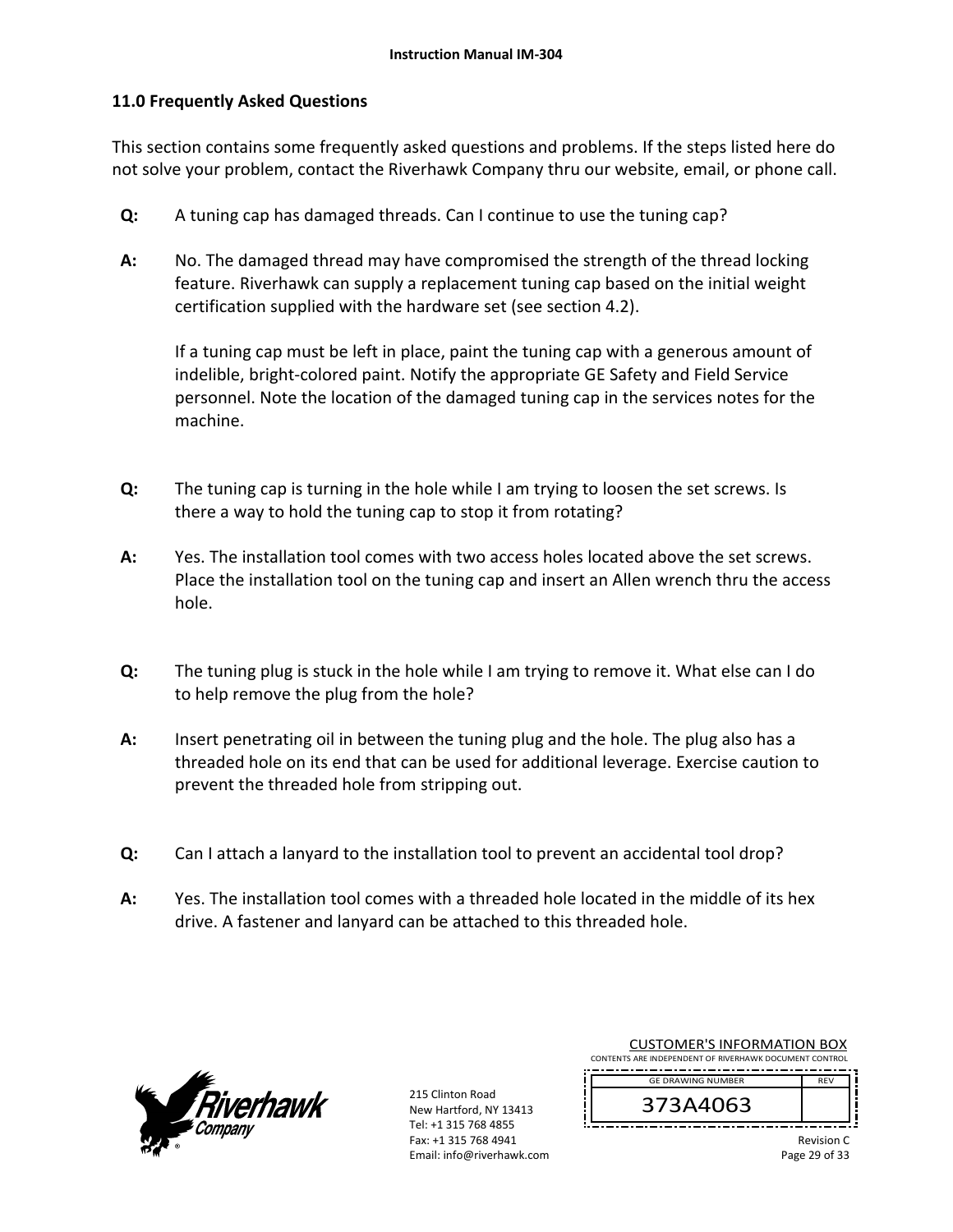- **Q:**  The tuning cap or plug is staked in place. How can I remove it?
- **A:**  Remove the raised material from around staked area. Take care to remove only the material necessary to free the tuning cap or plug. Contact GE Field Service personnel for assistance to determine the next step. Any thread damage that results from freeing the parts must be evaluated.
- **Q:**  Some of the set screws used in the tuning caps are missing. Can I replace these with normal set screw?
- **A:**  No. The set screws that Riverhawk Company supplies have a special lubricating coating. The use of other set screws can cause the locking feature to malfunction. Replacement set screws are readily available from Riverhawk Company.
- **Q:**  The tuning cap is stuck in the hole, but it is not staked in place.
- **A:**  Apply penetrating oil to the tuning cap's threads. Apply more torque to the installation tool, but do not exceed the torque rating marked on the installation tool.

| Revision<br>Letter | <b>Effective Date</b> | Description                                                                                                                                                                                      |
|--------------------|-----------------------|--------------------------------------------------------------------------------------------------------------------------------------------------------------------------------------------------|
| C                  | Jan 31, 2022          | Added EC Declaration of Conformity and UKCA<br>Declaration of Conformity; Renumber Appendix A1 as<br>Appendix B1                                                                                 |
| B                  | Aug 23, 2013          | Customer requested change to Figure 7C and Appendix<br>A1. Hole numbering sequence changed to match hole<br>lettering sequence from the customer's manufacturing<br>drawing of the load coupling |
| A                  | Mar 21, 2013          | Customer recommend changes to section 3.0<br>installation steps 3, 4, 8, 9, and 12 and to section 7.0 to<br>add plug installations in diametrically opposite pairs.                              |
|                    | Mar 15, 2013          | Released                                                                                                                                                                                         |

## **12.0 Revision History**



215 Clinton Road New Hartford, NY 13413 Tel: +1 315 768 4855 Fax: +1 315 768 4941 Email: info@riverhawk.com

CUSTOMER'S INFORMATION BOX CONTENTS ARE INDEPENDENT OF RIVERHAWK DOCUMENT CONTROL 

REV GE DRAWING NUMBER

373A4063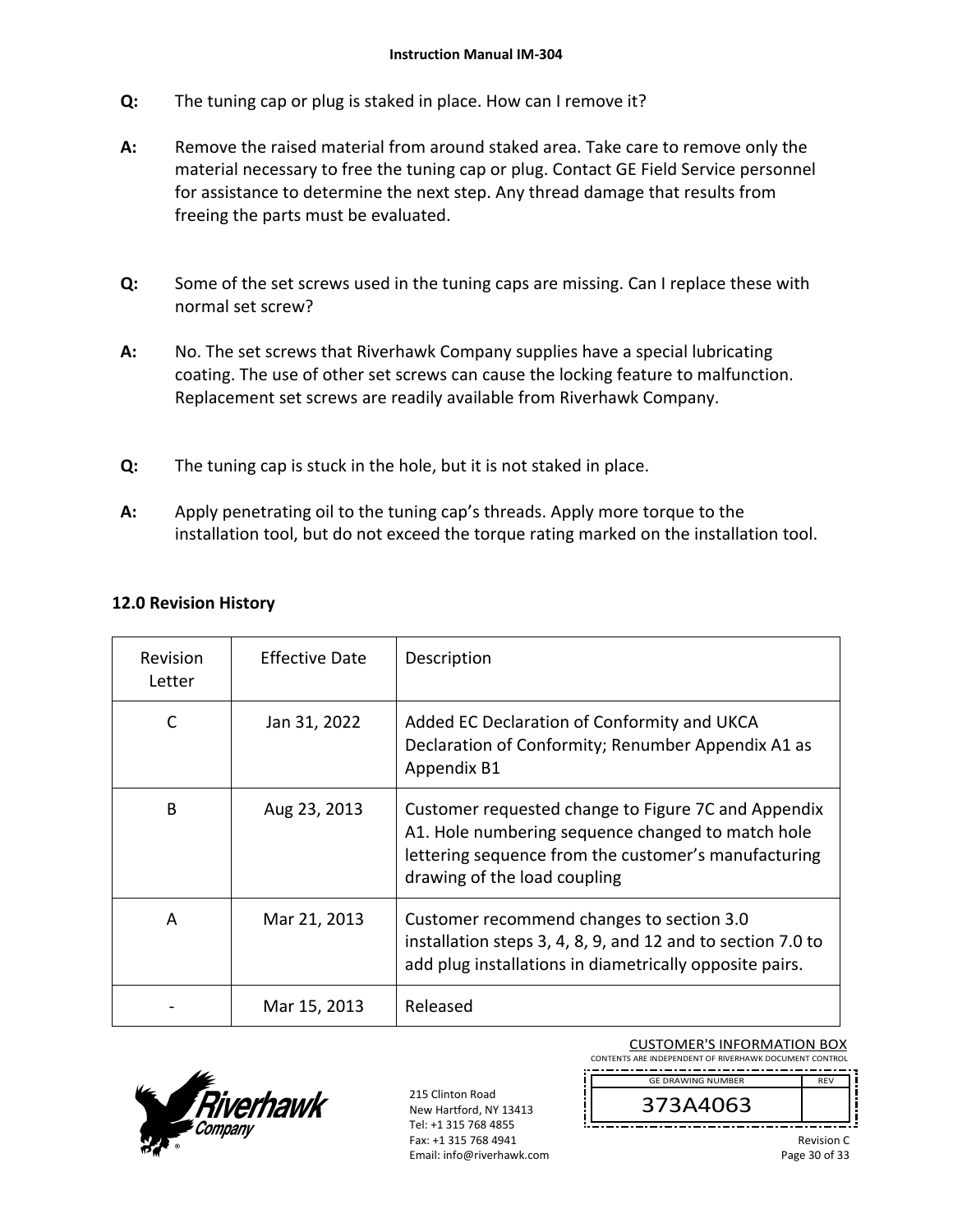**Appendix A1** 

## **EC Declaration of Conformity**

| Manufacturer: | Riverhawk Company           |
|---------------|-----------------------------|
| Address:      | 215 Clinton Road            |
|               | New Hartford, NY 13413, USA |

The hydraulic pump and bolt tensioning tool described in this manual are used for installing and applying tension to large bolts that are specifically designed by Riverhawk Company to be tensioned hydraulically.

All applicable sections of European Directive 2006/42/EC for machinery have been applied and fulfilled in the design and manufacture of the hydraulic pump and bolt tensioning tool described in this manual. Reference also ISO 12100:2010, ISO 4413:2010, and ISO 4414:2010.

Furthermore, this equipment has been manufactured under the Riverhawk quality system per EN ISO 9001:2015

Consult the Declaration of Conformance included with the shipment of this equipment that identifies the authorized Riverhawk representative, applicable serial numbers, and appropriate signature.



215 Clinton Road New Hartford, NY 13413 Tel: +1 315 768 4855 Fax: +1 315 768 4941 Email: info@riverhawk.com

| <b>CUSTOMER'S INFORMATION BOX</b>                      |  |  |
|--------------------------------------------------------|--|--|
| CONTENTS ARE INDEPENDENT OF RIVERHAWK DOCUMENT CONTROL |  |  |

 REV GE DRAWING NUMBER



Revision C Page 31 of 33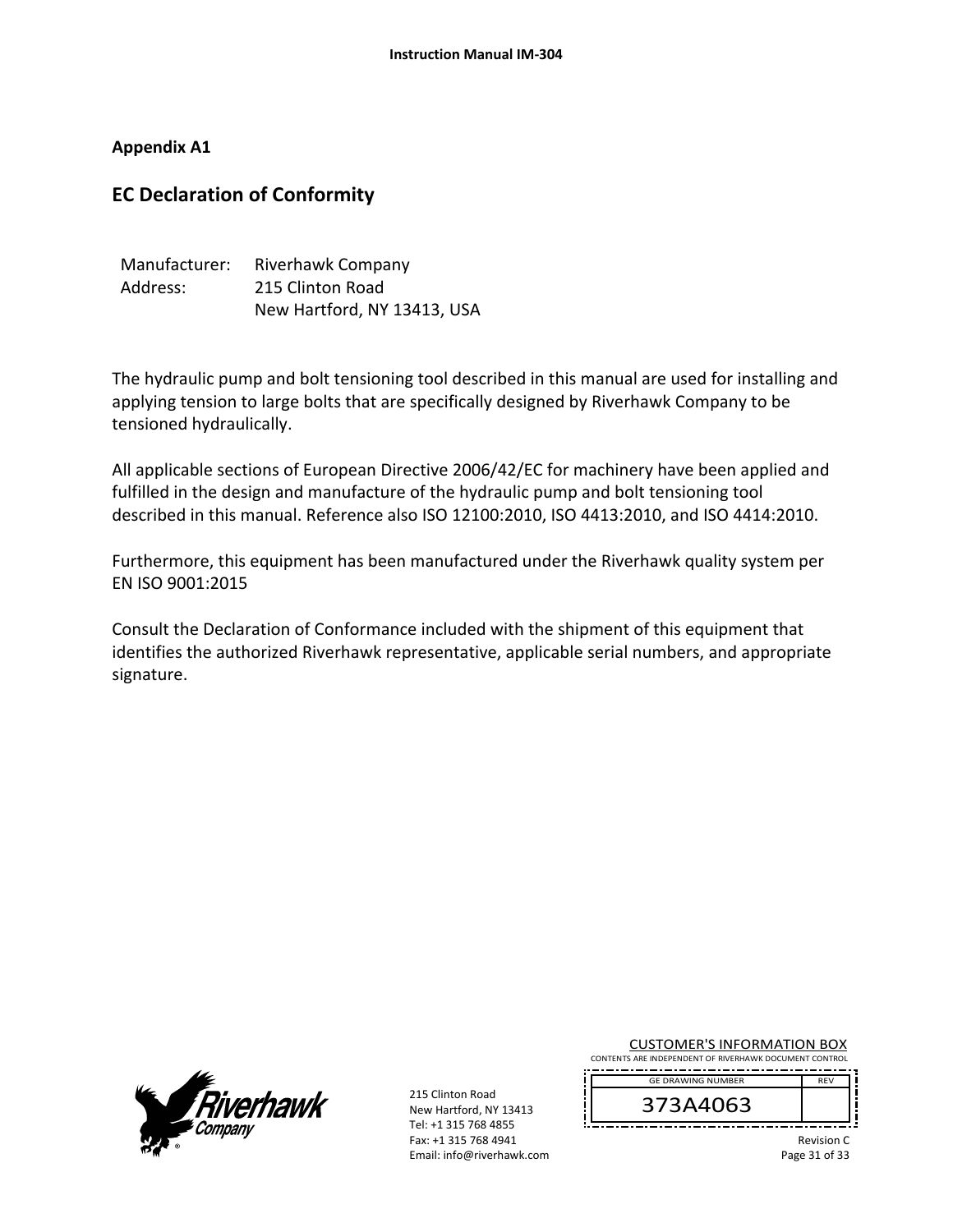#### **Appendix A2**

## **UKCA Declaration of Conformity**

| Manufacturer: | Riverhawk Company           |
|---------------|-----------------------------|
| Address:      | 215 Clinton Road            |
|               | New Hartford, NY 13413, USA |

The hydraulic pump and bolt tensioning tool described in this manual are used for installing and applying tension to large bolts that are specifically designed by Riverhawk Company to be tensioned hydraulically.

All applicable sections of Supply of Machinery (Safety) 2008 have been applied and fulfilled in the design and manufacture of the hydraulic pump and bolt tensioning tool described in this manual. Reference also ISO 12100:2010, ISO 4413:2010, and ISO 4414:2010.

Furthermore, this equipment has been manufactured under the Riverhawk quality system per EN ISO 9001:2015

Consult the Declaration of Conformance included with the shipment of this equipment that identifies the authorized Riverhawk representative, applicable serial numbers, and appropriate signature.



215 Clinton Road New Hartford, NY 13413 Tel: +1 315 768 4855 Fax: +1 315 768 4941 Email: info@riverhawk.com

| <b>CUSTOMER'S INFORMATION BOX</b>                      |  |  |
|--------------------------------------------------------|--|--|
| CONTENTS ARE INDEPENDENT OF RIVERHAWK DOCUMENT CONTROL |  |  |

 REV GE DRAWING NUMBER

373A4063

Revision C Page 32 of 33